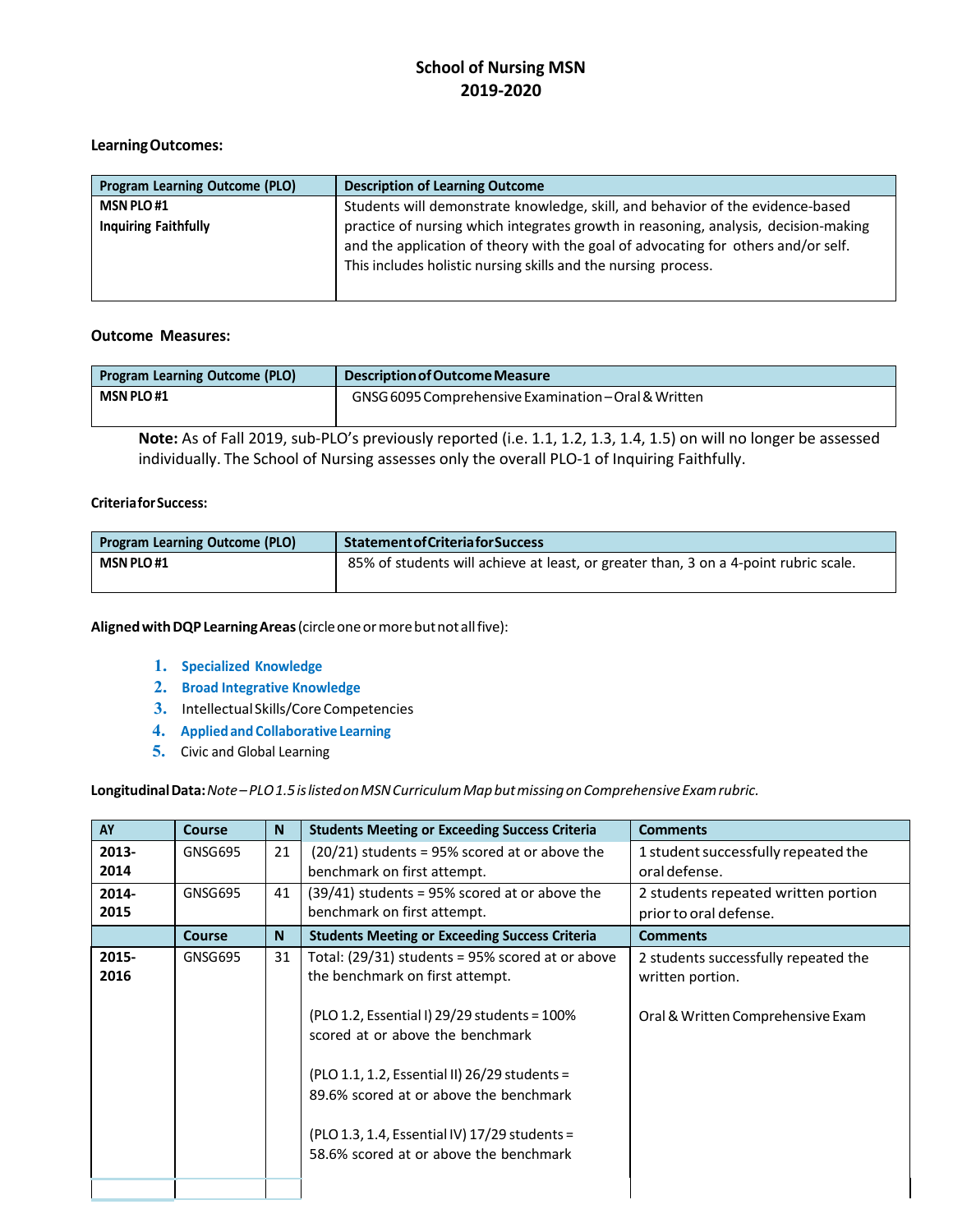|      | <b>Course</b>   | N  | <b>Students Meeting or Exceeding Success</b>                                                                                                                                                                                                                                                                                                                                                                                                                                                                                                                                                                                                                                                                                                                  | <b>Comments</b>                                                                                                       |
|------|-----------------|----|---------------------------------------------------------------------------------------------------------------------------------------------------------------------------------------------------------------------------------------------------------------------------------------------------------------------------------------------------------------------------------------------------------------------------------------------------------------------------------------------------------------------------------------------------------------------------------------------------------------------------------------------------------------------------------------------------------------------------------------------------------------|-----------------------------------------------------------------------------------------------------------------------|
| 2017 | <b>GNSG 695</b> | 31 | (27/31) students = 87% successfully completed the<br>oral and written portions of the exam on the first<br>attempt (PLOs 1-5)                                                                                                                                                                                                                                                                                                                                                                                                                                                                                                                                                                                                                                 | 1 student successfully repeated the oral<br>defense.<br>3 students successfully repeated the<br>written exam portion. |
| 2018 | GNSG695         | 25 | SP 2018<br>(25/25) students = 100% successfully completed<br>the oral presentation portion of the<br>comprehensive exam on the first attempt. PLO<br>benchmarks for the oral exam measured:<br>(PLO 1.2, Essential I) 23/25 students<br>=92% scored at or above the<br>benchmark<br>(PLO 1.1, 1.2, Essential II) 22/25<br>students = 88% scored at or above<br>the benchmark<br>(PLO 1.3, 1.4, Essential IV)<br>17/25students = 68% scored at or<br>above the benchmark<br><b>SU 2018</b><br>23/25 students = 92% successfully completed the<br>written examination portion of the<br>comprehensive exam on the first attempt.<br>Achievement of stated PLO benchmarks for the<br>written exam:<br>PLO1.2: 25/25 students = 100%<br>PLO 1.3, 1.4: 18/25 = 72% | The students who did not pass initial<br>attempt passed on the second attempt.                                        |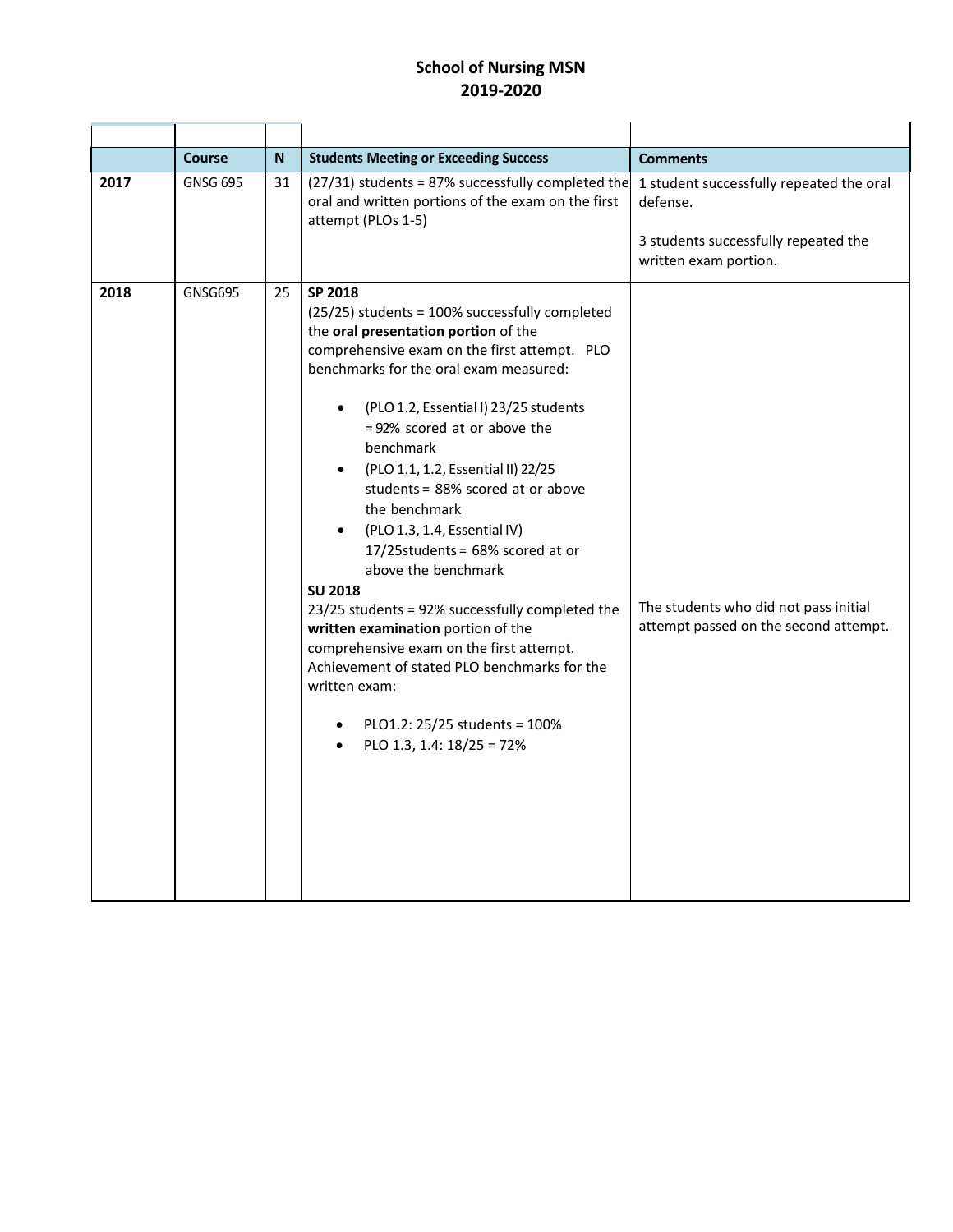| 2019 | <b>GNSG695</b> | 22 | SP2019:<br>(22/22) students = 100% successfully completed<br>the oral presentation portion of the<br>comprehensive exam on the first attempt. PLO<br>benchmarks for the oral exam measured:<br>PLO $1.1 = 77.3\%$ scored at or above<br>$\bullet$<br>the benchmark<br>PLO $1.2 = 78.8\%$ scored at or above<br>the benchmark<br>PLO $1.3 = 81.8\%$ scored at or above<br>the benchmark<br>$PLO$ 1.4 =<br>Students will complete the written paper portion<br>of the exam during SU19, and results will be<br>updated when available. |                                                                                                                                              |
|------|----------------|----|--------------------------------------------------------------------------------------------------------------------------------------------------------------------------------------------------------------------------------------------------------------------------------------------------------------------------------------------------------------------------------------------------------------------------------------------------------------------------------------------------------------------------------------|----------------------------------------------------------------------------------------------------------------------------------------------|
| 2020 | GNSG695A       |    | 28 SP2020<br><b>Oral Presentation (Part A)</b><br>$(28/28)$ students = 100% successful completion of<br>the oral comprehensive exam (Part A) on the first<br>attempt. 89% of students met PLO 1.<br><b>Written Paper (Part B)</b><br>$(11/28)$ students = 61% successful completion of<br>the written comprehensive exam (Part B) on the<br>first attempt                                                                                                                                                                            | As of 11/1/20, 10/11 students who failed<br>the initial written paper had submitted a<br>2 <sup>nd</sup> attempt paper with a passing score. |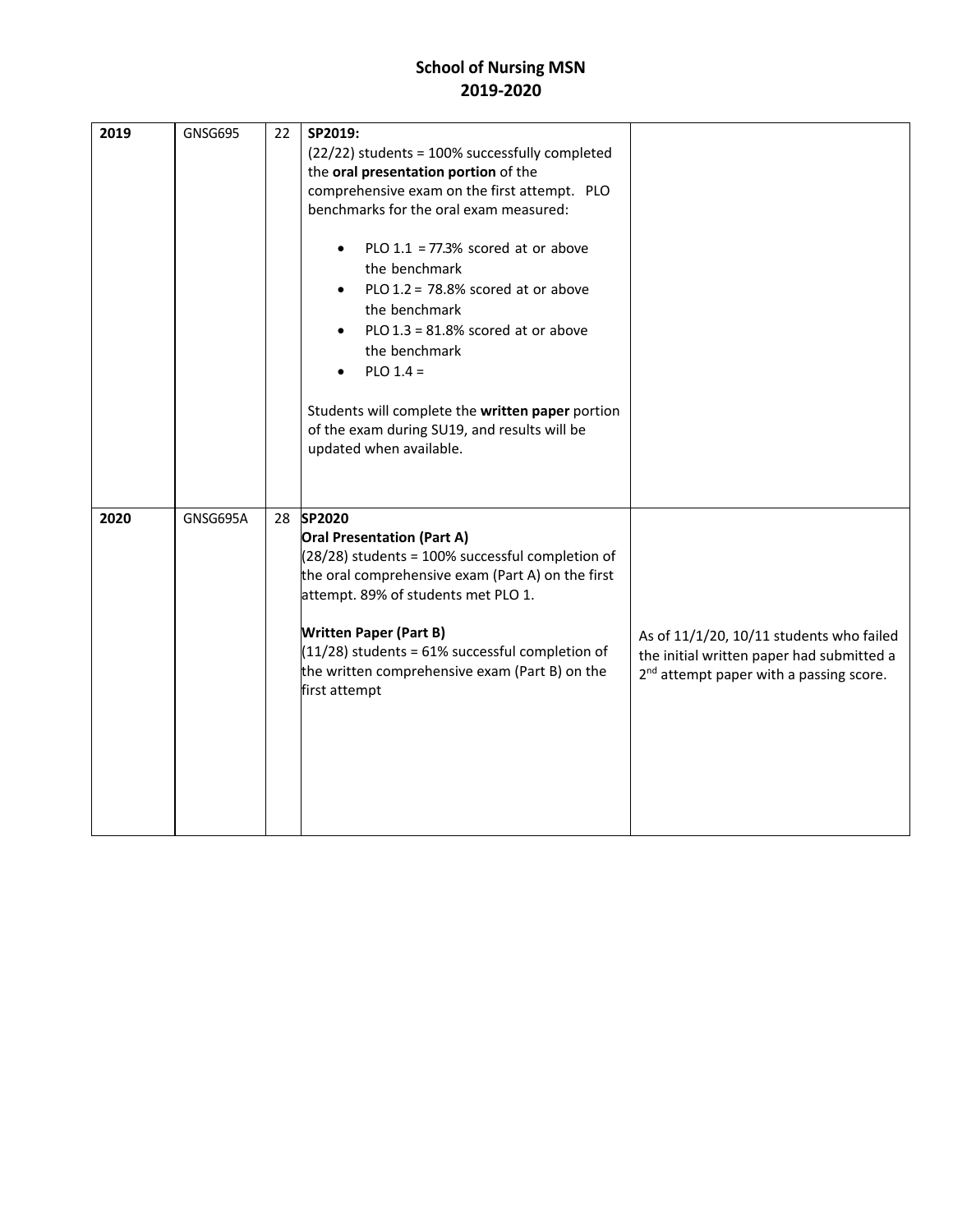#### **Conclusions Drawn from Data:**

| <b>Program Learning Outcome</b><br>(PLO) | <b>Conclusions Drawn from Data</b>                                                                                                                                                                                                                                                                                                                                                                                                                                                                                                                                                                            |
|------------------------------------------|---------------------------------------------------------------------------------------------------------------------------------------------------------------------------------------------------------------------------------------------------------------------------------------------------------------------------------------------------------------------------------------------------------------------------------------------------------------------------------------------------------------------------------------------------------------------------------------------------------------|
| <b>MSN PLO#1</b>                         | Per the Oral Comprehensive Examination (GNSG6095A), all students are meeting the<br>benchmark for PLO#1.                                                                                                                                                                                                                                                                                                                                                                                                                                                                                                      |
|                                          | This year the COVID-19 pandemic caused many problems with assessment. The program was<br>in the process of switching from the use of Livetext to Portfolium when the pandemic hit. All<br>focus went toward pivoting to online/remote instruction. This led to a lack of instructional<br>design support to finish Porfolium work. Faculty ended up collecting Comprehensive<br>Examination data via paper rubrics (Oral Exam) or via Canvas (written paper). Unfortunately,<br>we were unable to extract data from the written examination assessment due to the way the<br>assignment was set up in Canvas. |
|                                          | Many MSN students work in acute care facilities caring for COVID patients. We believe that<br>the onset of the pandemic in the middle of the Spring 20 semester contributes significantly<br>to the high failure rate for the written examination. Students who made a second attempt<br>have been successful.                                                                                                                                                                                                                                                                                                |

### **ChangestobeMadeBasedonData:**

| <b>Program Learning Outcome</b> | Description of Changes to be Made Based on Data                                                                                                                                                                                                                                                                                                                                                                                                                                                                                       |
|---------------------------------|---------------------------------------------------------------------------------------------------------------------------------------------------------------------------------------------------------------------------------------------------------------------------------------------------------------------------------------------------------------------------------------------------------------------------------------------------------------------------------------------------------------------------------------|
| (PLO)                           |                                                                                                                                                                                                                                                                                                                                                                                                                                                                                                                                       |
| <b>MSN PLO#1</b>                | Per the Oral Comprehensive Examination (GNSG6095A), all students are meeting the<br>benchmark for PLO#1.                                                                                                                                                                                                                                                                                                                                                                                                                              |
|                                 | Future assessments will be conducted in Portfolium to collect and extract more PLO-specific<br>data. This new data collection process will be overseen by the School of Nursing Program<br>Assessment Committee (PAC).                                                                                                                                                                                                                                                                                                                |
|                                 | <b>Oral Examination (Part A)</b> – while students met PLO#1, it became obvious looking at the<br>rubric and the resulting data that we are not adequately measuring achievement of PLO's<br>across this assignment. We also determined that too much weight was being placed on the<br>presentation portion rather than the other elements of the examination. The Graduate<br>Nursing Committee will review the rubric in December 2020 to review alignment and<br>reweight the assignment in alignment with program goals/outcomes. |
|                                 | <b>Written Examination (Part B)</b> – since there is no specific data available for this assignment,<br>we cannot make any determination about the ability of students to meet the PLO's.                                                                                                                                                                                                                                                                                                                                             |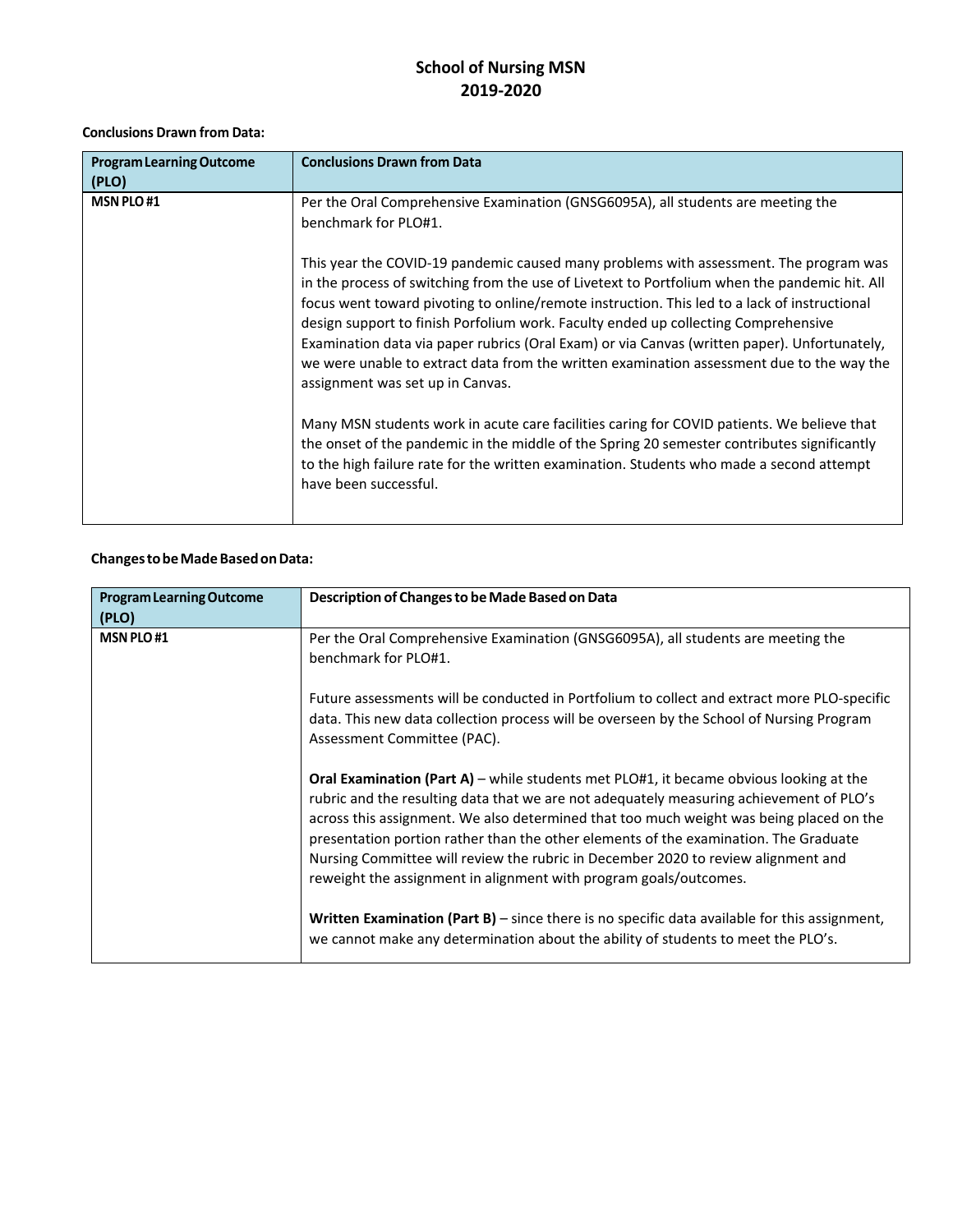#### **RubricsUsed (all rubrics attached at the end of this document):**

GNSG695ComprehensiveExamination–Oral&WrittenRubrics

Note: Rubrics are evaluated and modified for clarity, consistency, and accuracy. Inter-rater reliability through a nursing faculty *process is assured in the CE grading process for both the written and oral components.*

| GNSG 695 Comprehensive Examination - Oral & Written Rubric |                                                                                                                       |                  |                        |                                   |  |
|------------------------------------------------------------|-----------------------------------------------------------------------------------------------------------------------|------------------|------------------------|-----------------------------------|--|
| <b>Graded Project Points:</b>                              |                                                                                                                       |                  |                        |                                   |  |
| $Initial = 3$                                              | Developing = $9$<br>Emerging = $6$<br>Highly Developed = 12                                                           |                  |                        |                                   |  |
|                                                            | For the purpose of benchmarking criteria for success, the rating scale was adjusted.                                  |                  |                        |                                   |  |
| $Initial = 1$                                              | Emerging $= 2$                                                                                                        | Developing = $3$ | Highly Developed = $4$ |                                   |  |
| <b>CATEGORY</b>                                            | <b>DESCRIPTION OF CRITERIA</b>                                                                                        |                  |                        | <b>CROSS-WALKED OUTCOMES</b>      |  |
|                                                            | Assessed by Comprehensive Exams: PLOs 1.1, 1.2, 1.3, 1.4, 2.2, 2.3, 3.1, 3.2, 3.3, 3.4, 3.5, 4.1, 4.2, 5.2, 5.3 (1-5) |                  |                        |                                   |  |
|                                                            | Listed on MSN Curriculum Map but missing on Comp. Exam rubric: PLOs 1.5, 2.1, 4.3, 4.4, 4.5, 5.1                      |                  |                        |                                   |  |
|                                                            | Examines significant problem in an area of nursing                                                                    |                  |                        | Essential I, VII, VIII            |  |
|                                                            | specialization.                                                                                                       |                  |                        | PLO1.2                            |  |
| Ш                                                          | Develops PICO question and describes appropriate search                                                               |                  |                        | Essentials I, V                   |  |
|                                                            | strategies and theoretical framework.                                                                                 |                  |                        | PLOs1.1,1.2                       |  |
| $\mathbf{III}$                                             | Creates Evidence Evaluation Table as a handout for faculty with                                                       |                  |                        | Essentials I, IV                  |  |
|                                                            | project abstract and references.                                                                                      |                  |                        | PLOs3.2,3.3                       |  |
| IV                                                         | Critically appraises the primary research evidence and inter-                                                         |                  |                        | Essentials I, IV, V               |  |
|                                                            | professional sources of evidence. Synthesizes the key findings                                                        |                  |                        | PLOs 1.3, 1.4, 2.3                |  |
|                                                            | of the evidence review.                                                                                               |                  |                        |                                   |  |
| V                                                          | Evaluates the pre-program change with characteristics of the                                                          |                  |                        | Essentials II, VII PLOs           |  |
|                                                            | environment.                                                                                                          |                  |                        | 2.2, 2.3, 3.5, 5.3                |  |
| VI                                                         | Implementationstrategies                                                                                              |                  |                        | EssentialsII, VI, IX              |  |
|                                                            |                                                                                                                       |                  |                        | PLOs 1.2, 3.3, 3.4, 4.1, 4.2, 5.2 |  |
| VII                                                        | Organization                                                                                                          |                  |                        | EssentiallX                       |  |
|                                                            |                                                                                                                       |                  |                        | PLO3.2                            |  |
| VIII                                                       | Language                                                                                                              |                  |                        | EssentiallX                       |  |
|                                                            |                                                                                                                       |                  |                        | PLO3.2                            |  |
| IX                                                         | Delivery; intellectual competence                                                                                     |                  |                        | PLOs3.1,3.2                       |  |
|                                                            |                                                                                                                       |                  |                        |                                   |  |
| X                                                          | Presentation mechanics                                                                                                |                  |                        | PLOs3.1,3.3                       |  |
|                                                            |                                                                                                                       |                  |                        |                                   |  |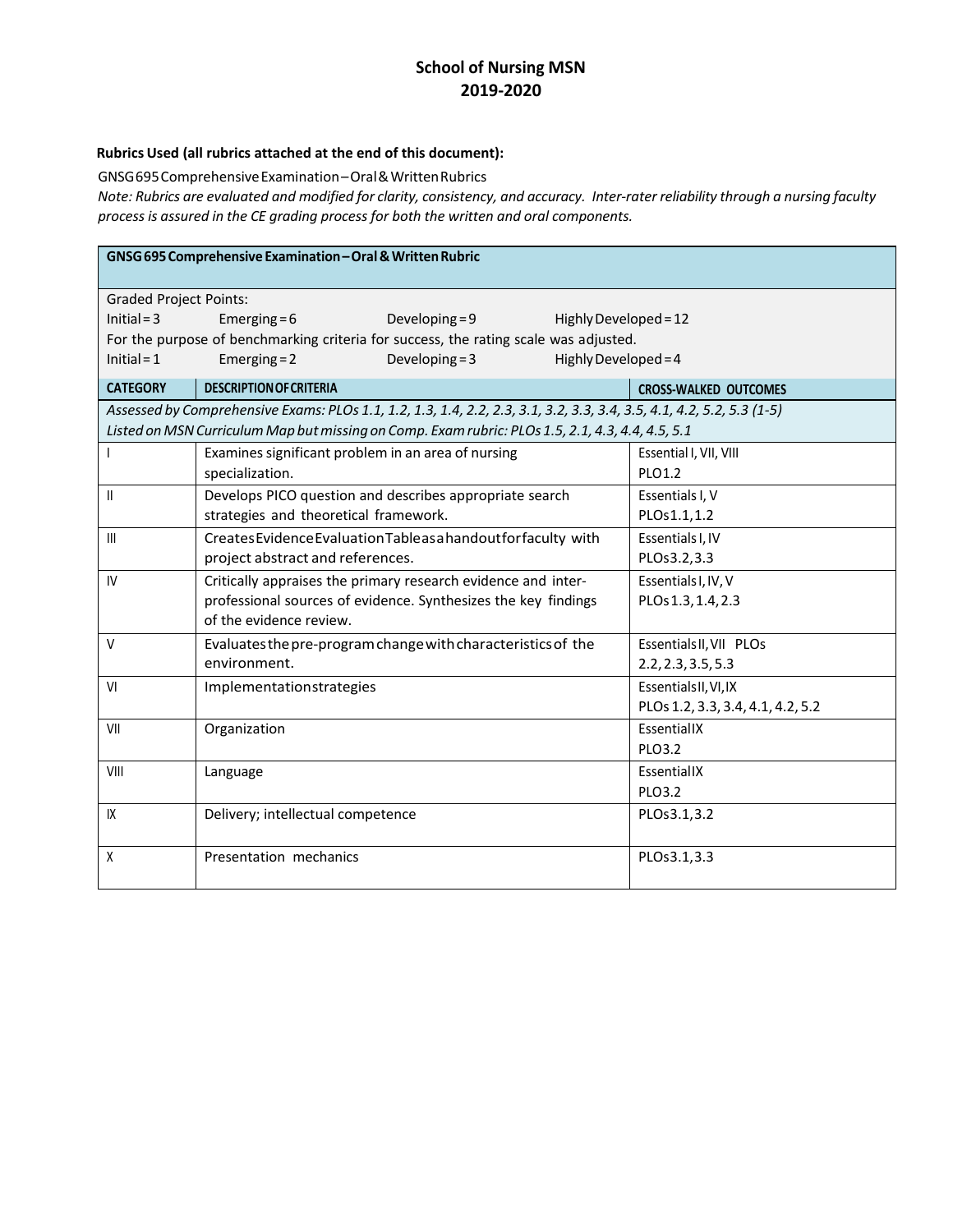#### **Learning Outcome:**

| <b>Program Learning Outcome (PLO)</b> | <b>Description of Learning Outcome</b>                                                                              |
|---------------------------------------|---------------------------------------------------------------------------------------------------------------------|
| <b>MSN PLO #2 Caring Faithfully</b>   | The student will embrace a calling to the ministry of compassionate care for all                                    |
|                                       | people in response to God's grace, which aims to foster optimal health and bring<br>comfort in suffering and death. |

#### **Outcome Measures:**

| <b>Program Learning Outcome (PLO)</b> | Description of Outcome Measure                      |
|---------------------------------------|-----------------------------------------------------|
| <b>MSN PLO#2</b>                      | GNSG 695 Comprehensive Examination - Oral & Written |

**Note:** As of Fall 2019, sub-PLO's previously reported (e.g. 2.1, 2.2, etc.) are no longer assessed individually. The School of Nursing assesses only the overall PLO 2 of Caring Faithfully.

#### **CriteriaforSuccess:**

| <b>Program Learning Outcome (PLO)</b> | <b>Statement of Criteria for Success</b>                                             |
|---------------------------------------|--------------------------------------------------------------------------------------|
| MSN PLO#2                             | B5% of students will achieve at least, or greater than, 3 on a 4-point rubric scale. |

Aligned with DQP Learning Areas (circle one or more but not all five):

- **1.** Specialized Knowledge
- **2. Broad Integrative Knowledge**
- **3.** Intellectual Skills/CoreCompetencies
- 4. Applied and Collaborative Learning
- **5. CivicandGlobalLearning**

**LongitudinalData:***Note–PLO2.1islistedonMSNCurriculumMapbutmissingonComp.Examrubric.*

| AY            | <b>Course</b>      | N              | <b>Students Meeting or Exceeding Success Criteria</b>                                                                                                                                                                                                                                                                                                                           | <b>Comments</b>                                               |
|---------------|--------------------|----------------|---------------------------------------------------------------------------------------------------------------------------------------------------------------------------------------------------------------------------------------------------------------------------------------------------------------------------------------------------------------------------------|---------------------------------------------------------------|
| 2013-<br>2014 | GNSG695            | 21             | $(20/21)$ students = 95% scored at or above<br>the benchmark on first attempt.                                                                                                                                                                                                                                                                                                  | 1 student successfully repeated the<br>oral defense.          |
| 2014-<br>2015 | GNSG695            | 41             | $(39/41)$ students = 95% scored at or above the<br>benchmark on first attempt.                                                                                                                                                                                                                                                                                                  | 2 students repeated written portion<br>prior to oral defense. |
|               | Course             | N <sub>1</sub> | <b>Students Meeting or Exceeding Success Criteria</b>                                                                                                                                                                                                                                                                                                                           | <b>Comments</b>                                               |
| 2015-<br>2016 | GNSG695<br>Sec. 01 | 31             | Total: (29/31) students = 95% scored at or above<br>the benchmark on first attempt.                                                                                                                                                                                                                                                                                             | 2 students successfully repeated the<br>written portion.      |
|               |                    |                | (PLO 2.3, Essential IV) 17/29 = 58.6% scored at<br>or above the benchmark for the Essential<br>outcome, "Critically appraises the primary<br>research evidence." Note: When PLO 2.3 is<br>cross-walked onto Essential V, 100% of the<br>students scored at or above the benchmark.<br>(PLOs 2.2, 2.3, Essential V) 29/29 = 100% of<br>students scored at or above the benchmark | Oral & Written Comprehensive Exam                             |
|               |                    |                | in other relevant<br>sub-categories.                                                                                                                                                                                                                                                                                                                                            |                                                               |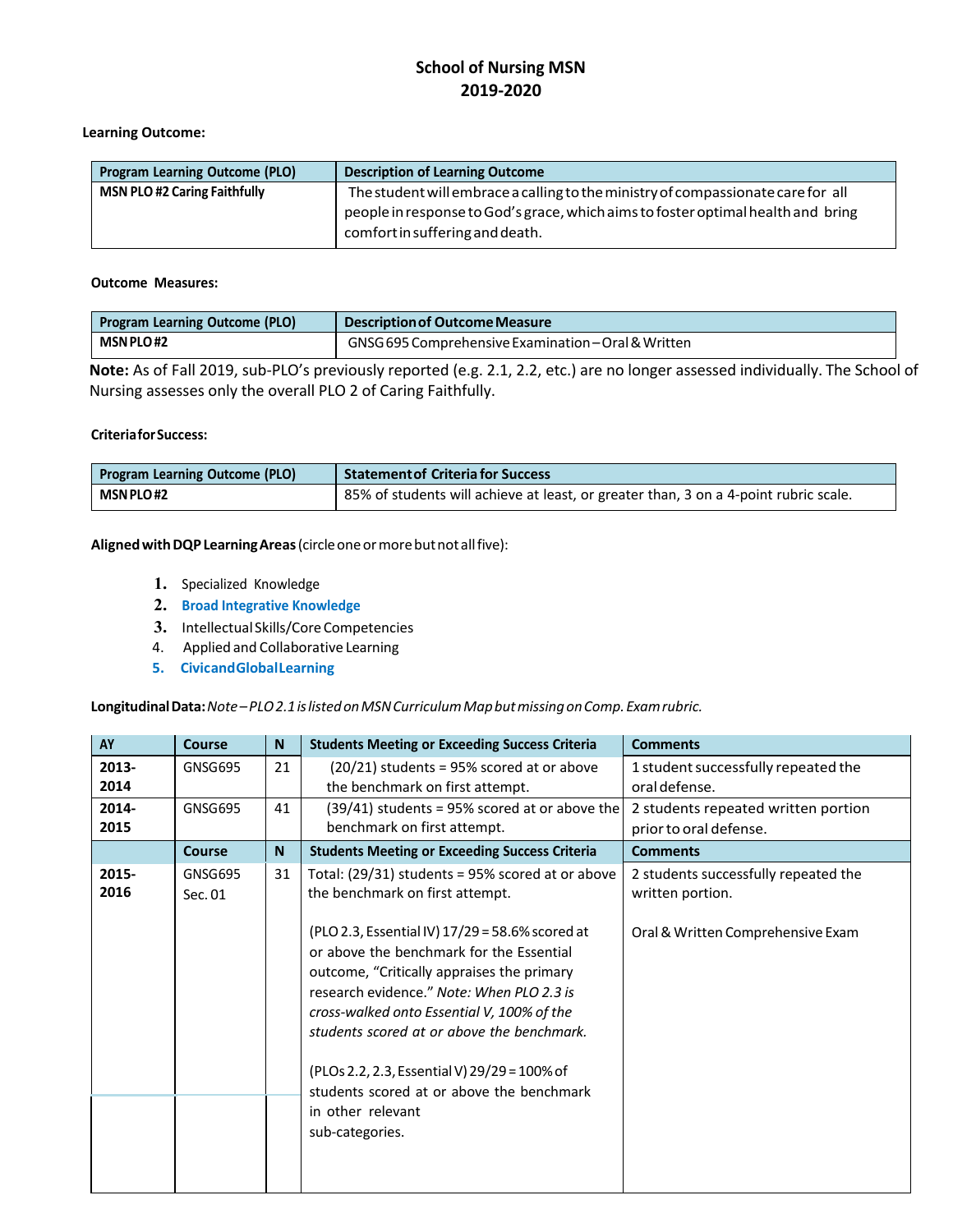|               | <b>Course</b>   | N        | <b>Students Meeting or Exceeding Success</b>                                                                                                                                                                                                                                                                                                                                                                                                                                                                                                                                                                                                        | <b>Comments</b>                                                                                                       |
|---------------|-----------------|----------|-----------------------------------------------------------------------------------------------------------------------------------------------------------------------------------------------------------------------------------------------------------------------------------------------------------------------------------------------------------------------------------------------------------------------------------------------------------------------------------------------------------------------------------------------------------------------------------------------------------------------------------------------------|-----------------------------------------------------------------------------------------------------------------------|
| 2016-<br>2017 | <b>GNSG 695</b> | 31       | $(27/31)$ students = 87% successfully completed the<br>oral and written portions of the exam on the first<br>attempt (PLOs 1-5)                                                                                                                                                                                                                                                                                                                                                                                                                                                                                                                     | 1 student successfully repeated the oral<br>defense.<br>3 students successfully repeated the<br>written exam portion. |
| 2018          | GNSG695         | 25<br>25 | SP 2018:<br>(25/25) students = 100% successfully completed<br>the oral presentation portion of the<br>comprehensive exam on the first attempt. PLO<br>benchmarks for the oral exam measured:<br>(PLO 2.3, Essential IV) 17/25 = 68%<br>scored at or above the benchmark<br>(PLOs 2.2, 2.3, Essential V) 21/25 =<br>84% scored at or above the<br>benchmark<br>SU 2018:<br>23/25 students - 92% successfully completed the<br>written presentation portion of the<br>comprehensive exam on their first attempt.<br>Achievement of stated PLO benchmarks for the<br>written exam:<br>PLO 2.2 = $(18/25)$ = 78%<br>٠<br>PLO 2.3 = $(19/25)$ = 78%<br>٠ |                                                                                                                       |
| 2019          | GNSG695         | 22       | SP 2019:<br>(22/22) students = 100% successfully completed<br>the oral presentation portion of the<br>comprehensive exam on the first attempt. PLO<br>benchmarks for the oral exam measured:<br>PLO 2.2 $(17/22) = 68%$ scored at or<br>above the benchmark<br>(PLOs 2.2, 2.3) 17.5/25 = 79.5%<br>scored at or above the benchmark<br>SU 2019:<br>Data is only present for 30% of students assessed.<br>Of those, 100% met PLO 1.                                                                                                                                                                                                                   |                                                                                                                       |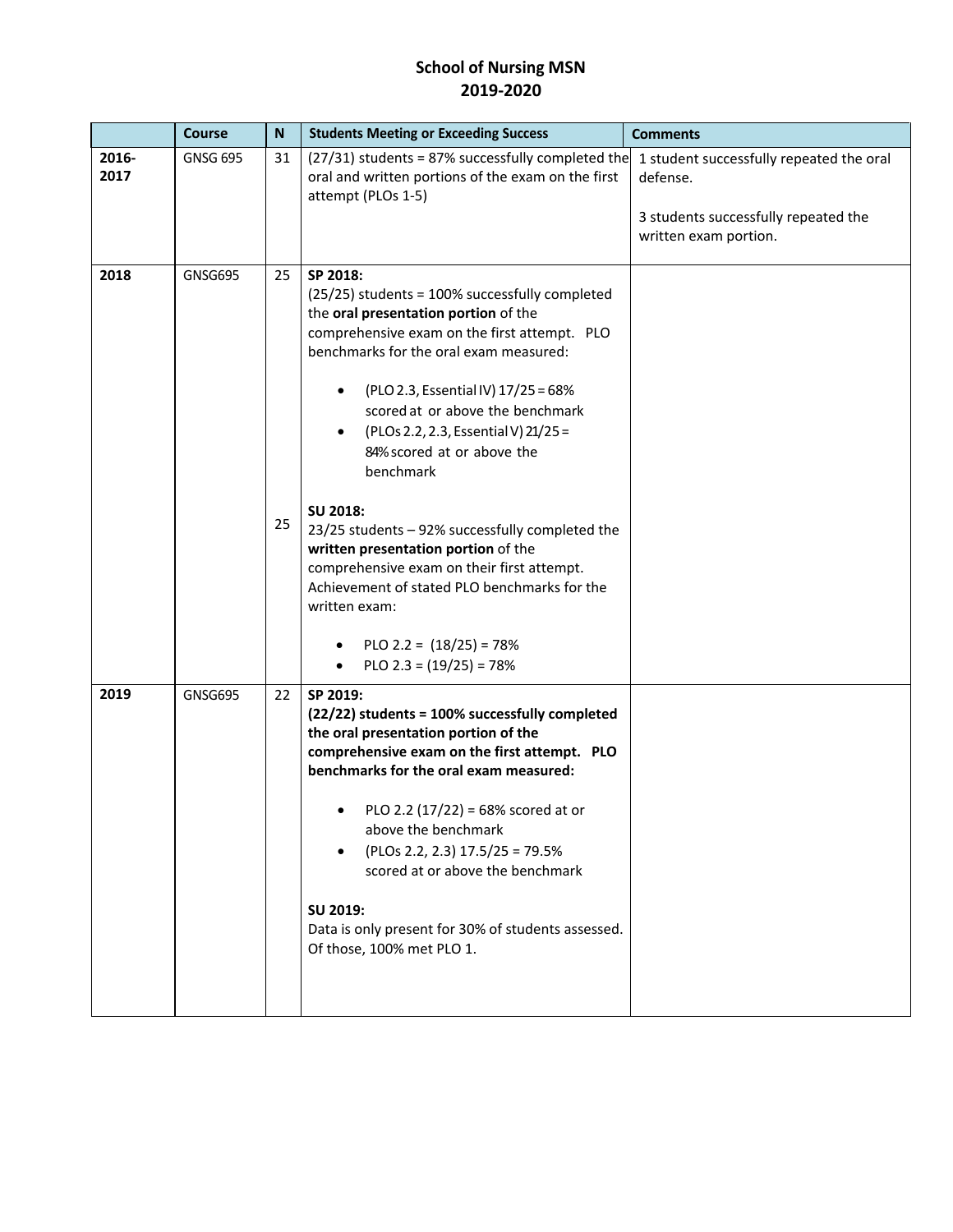| 2020 | GNSG695 | 28 | SP2020<br><b>Oral Presentation (Part A)</b><br>$(28/28)$ students = 100% successful completion of                                                      |                                                                                                                                    |
|------|---------|----|--------------------------------------------------------------------------------------------------------------------------------------------------------|------------------------------------------------------------------------------------------------------------------------------------|
|      |         |    | the oral comprehensive exam (Part A) on the first<br>attempt. 89% of students met PLO 1.                                                               |                                                                                                                                    |
|      |         |    | <b>Written Paper (Part B)</b><br>$(11/28)$ students = 61% successful completion of<br>the written comprehensive exam (Part B) on the<br>first attempt. | As of 11/1/20, 10/11 students who failed<br>the initial written paper had submitted a<br>$2nd$ attempt paper with a passing score. |

#### **Conclusions Drawn from Data:**

| <b>Program Learning Outcome</b><br>(PLO) | <b>Conclusions Drawn from Data</b>                                                |
|------------------------------------------|-----------------------------------------------------------------------------------|
| <b>MSN PLO#2</b>                         | Per the Oral Comprehensive Examination (GNSG6095A), with only 67.9% achieving the |
|                                          | benchmark for this outcome, students are not meeting PLO#2.                       |
|                                          | See PLO #1 for explanation.                                                       |

#### **ChangestobeMadeBasedonData:**

| <b>Program Learning Outcome</b><br>(PLO) | Description of Changes to be Made Based on Data                                                                                                                                                                                                                                                                                                                                                                                                                                                                                                                                                                                                                                                                                                             |
|------------------------------------------|-------------------------------------------------------------------------------------------------------------------------------------------------------------------------------------------------------------------------------------------------------------------------------------------------------------------------------------------------------------------------------------------------------------------------------------------------------------------------------------------------------------------------------------------------------------------------------------------------------------------------------------------------------------------------------------------------------------------------------------------------------------|
| <b>MSN PLO#2</b>                         | See PLO#1 for explanation of changes to assessment procedures.                                                                                                                                                                                                                                                                                                                                                                                                                                                                                                                                                                                                                                                                                              |
|                                          | <b>Oral Examination (Part A)</b> – Review of the data and the rubric reveal that we are not<br>adequately measuring achievement of PLO 2 across this assignment. We also determined<br>that too much weight is being placed on the presentation portion rather than the other<br>elements of the examination. The Graduate Nursing Committee will review the rubric in<br>December 2020 to review alignment and reweight the assignment in alignment with<br>program goals/outcomes. PLO 2 is measured by only 2 criterion on the oral examination<br>rubric. Faculty need to look closely at this area of the rubric and reevaluate. Faculty will<br>also evaluate assignments in courses that teach these skills to determine how to improve<br>outcomes. |
|                                          | <b>Written Examination (Part B)</b> – since there is no specific data available for this assignment,<br>we cannot make any determination about the ability of students to meet the PLO's.                                                                                                                                                                                                                                                                                                                                                                                                                                                                                                                                                                   |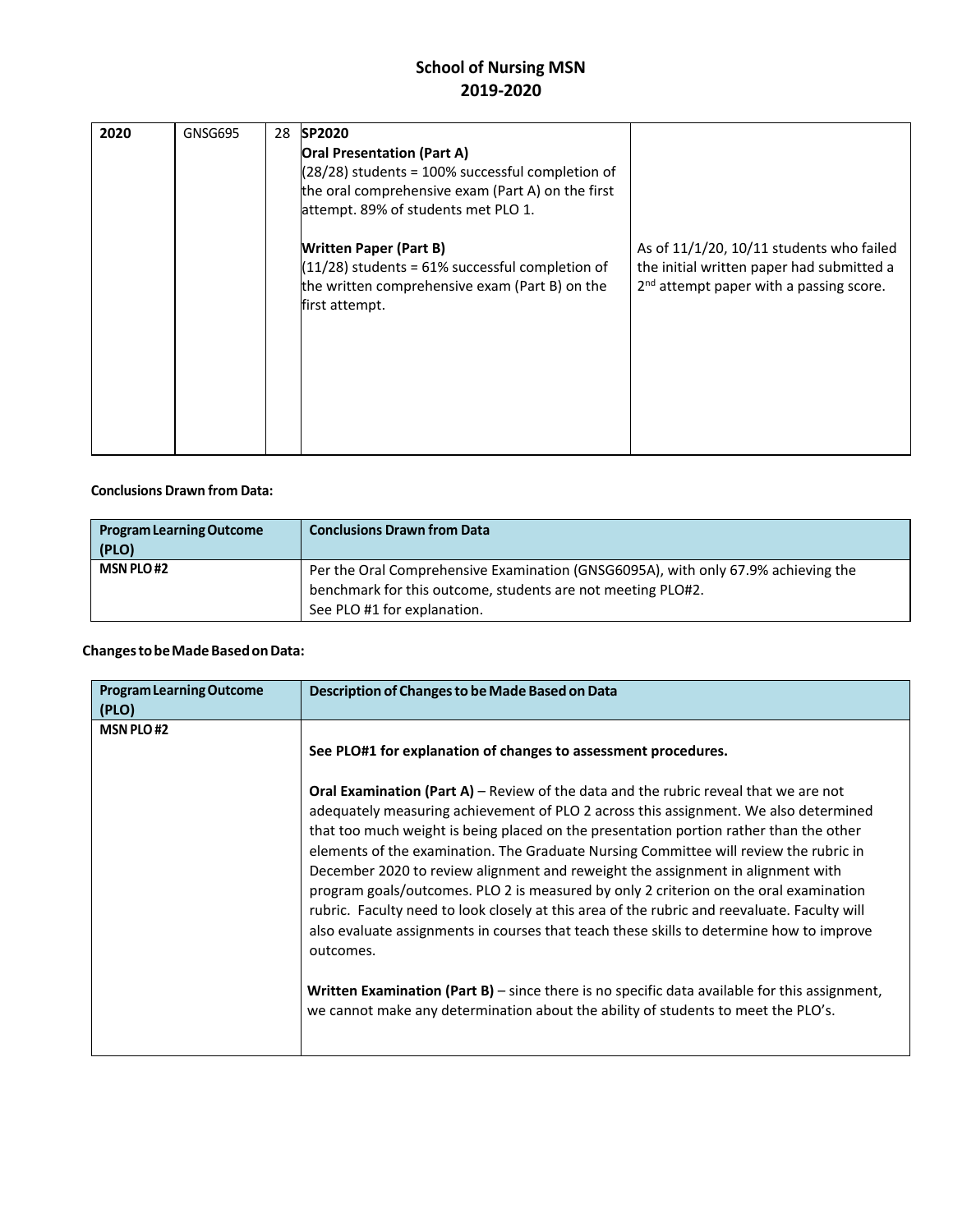#### **Rubrics Used (all rubrics attached at the end of this document):**

GNSG695ComprehensiveExamination–Oral&WrittenRubrics

Note: Rubrics are evaluated and modified for clarity, consistency, and accuracy. Inter-rater reliability through a nursing faculty *process is assured in the CE grading process for both the written and oral components.*

| GNSG 695 Comprehensive Examination - Oral & Written Rubric                                       |                                                                                                                 |                                   |  |  |  |  |  |  |
|--------------------------------------------------------------------------------------------------|-----------------------------------------------------------------------------------------------------------------|-----------------------------------|--|--|--|--|--|--|
| <b>Graded Project Points:</b>                                                                    |                                                                                                                 |                                   |  |  |  |  |  |  |
| $Initial = 3$<br>Emerging = $6$<br>Developing $= 9$<br>Highly Developed = 12                     |                                                                                                                 |                                   |  |  |  |  |  |  |
| Note: For the purpose of benchmarking criteria for success, the rating scale was adjusted to the |                                                                                                                 |                                   |  |  |  |  |  |  |
| following:                                                                                       | $Initial = 1$<br>Developing = $3$<br>Emerging = $2$<br>Highly Developed = $4$                                   |                                   |  |  |  |  |  |  |
|                                                                                                  |                                                                                                                 |                                   |  |  |  |  |  |  |
| <b>CATEGORY</b>                                                                                  | <b>DESCRIPTION OF CRITERIA</b>                                                                                  | <b>CROSS-WALKED OUTCOMES</b>      |  |  |  |  |  |  |
|                                                                                                  | Assessed by Comprehensive Exams: PLOs 1.1, 1.2, 1.3, 1.4, 2.2, 2.3, 3.1, 3.2, 3.3, 3.4, 3.5, 4.1, 4.2, 5.2, 5.3 |                                   |  |  |  |  |  |  |
|                                                                                                  | Listed on MSN Curriculum Map but missing on Comp. Exam rubric: PLOs 1.5, 2.1, 4.3, 4.4, 4.5, 5.1                |                                   |  |  |  |  |  |  |
|                                                                                                  | Examines significant problem in an area of nursing                                                              | Essential I, VII, VIII            |  |  |  |  |  |  |
|                                                                                                  | specialization.                                                                                                 | PLO1.2                            |  |  |  |  |  |  |
| $\mathbf{I}$                                                                                     | Develops PICO question and describes appropriate search                                                         | Essentials I, V                   |  |  |  |  |  |  |
|                                                                                                  | strategies and theoretical framework.                                                                           | PLOs1.1,1.2                       |  |  |  |  |  |  |
| $\mathbf{III}$                                                                                   | Creates Evidence Evaluation Table as a handout for faculty with                                                 | Essentials I, IV                  |  |  |  |  |  |  |
|                                                                                                  | project abstract and references.                                                                                | PLOs3.2,3.3                       |  |  |  |  |  |  |
| IV                                                                                               | Critically appraises the primary research evidence and inter-                                                   | Essentials I, IV, V               |  |  |  |  |  |  |
|                                                                                                  | professional sources of evidence. Synthesizes the key findings                                                  | PLOs 1.3, 1.4, 2.3                |  |  |  |  |  |  |
|                                                                                                  | of the evidence review.                                                                                         |                                   |  |  |  |  |  |  |
| $\vee$                                                                                           | Evaluates the pre-program change with characteristics of the                                                    | Essentials II, VII PLOs           |  |  |  |  |  |  |
|                                                                                                  | environment.                                                                                                    | 2.2, 2.3, 3.5, 5.3                |  |  |  |  |  |  |
| VI                                                                                               | Implementationstrategies                                                                                        | EssentialsII, VI, IX              |  |  |  |  |  |  |
|                                                                                                  |                                                                                                                 | PLOs 1.2, 3.3, 3.4, 4.1, 4.2, 5.2 |  |  |  |  |  |  |
| VII                                                                                              | Organization                                                                                                    | EssentiallX                       |  |  |  |  |  |  |
|                                                                                                  |                                                                                                                 | PLO3.2                            |  |  |  |  |  |  |
| VIII                                                                                             | Language                                                                                                        | EssentiallX                       |  |  |  |  |  |  |
|                                                                                                  |                                                                                                                 | PLO3.2                            |  |  |  |  |  |  |
| IX                                                                                               | Delivery; intellectual competence                                                                               | PLOs3.1,3.2                       |  |  |  |  |  |  |
|                                                                                                  |                                                                                                                 |                                   |  |  |  |  |  |  |
| X                                                                                                | Presentation mechanics                                                                                          | PLOs3.1,3.3                       |  |  |  |  |  |  |
|                                                                                                  |                                                                                                                 |                                   |  |  |  |  |  |  |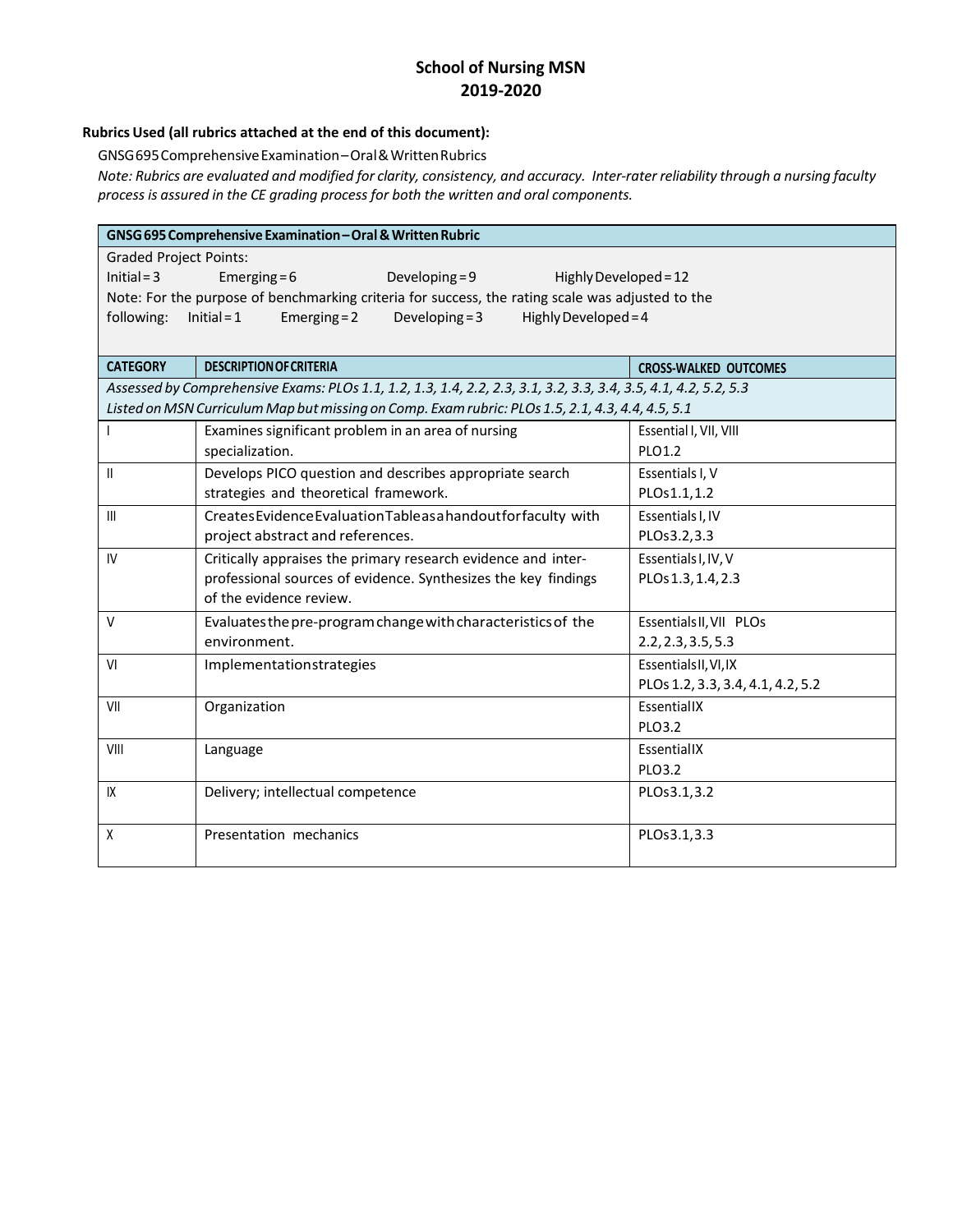#### **LearningOutcomes:**

| <b>Program Learning Outcome (PLO)</b> | <b>Description of Learning Outcome</b>                                                                                                                              |
|---------------------------------------|---------------------------------------------------------------------------------------------------------------------------------------------------------------------|
| <b>MSN PLO #3 Communicating</b>       | The student will actively engage in the dynamic interactive process that is                                                                                         |
| <b>Faithfully</b>                     | intrapersonal and interpersonal with the goal of advocating for others and/or self.                                                                                 |
|                                       | This includes effective, culturally appropriate communication conveys information,<br>thoughts, actions and feelings through the use of verbal and nonverbalskills. |

#### **Outcome Measures:**

| <b>Program Learning Outcome (PLO)</b> | Description of Outcome Measure                      |
|---------------------------------------|-----------------------------------------------------|
| MSN PLO#3                             | GNSG 695 Comprehensive Examination - Oral & Written |
|                                       |                                                     |

**Note:** As of Fall 2019, sub-PLO's previously reported (e.g. 4.1, 4.2, etc.) are no longer assessed individually. The School of Nursing assesses only the overall PLO 3 of Communicating Faithfully.

#### **CriteriaforSuccess:**

| <b>Program Learning Outcome (PLO)</b> | <b>Statement of Criteria for Success</b>                                             |  |
|---------------------------------------|--------------------------------------------------------------------------------------|--|
| <b>MSN PLO#3</b>                      | 85% of students will achieve at least, or greater than, 3 on a 4-point rubric scale. |  |
|                                       |                                                                                      |  |

**AlignedwithDQPLearningAreas**(circleoneormorebutnot allfive):

- 1. **Specialized Knowledge**
- 2. Broad Integrative Knowledge
- 3. **Intellectual Skills/Core Competencies**
- 4. **Appliedand Collaborative Learning**
- **3.** Civic and Global Learning

#### **Longitudinal Data:**

| <b>AY</b> | Course  | N  | <b>Students Meeting or Exceeding Success Criteria</b>                               | <b>Comments</b>                     |
|-----------|---------|----|-------------------------------------------------------------------------------------|-------------------------------------|
| 2013-     | GNSG695 | 21 | $(20/21)$ students = 95% scored at or above                                         | 1 student successfully repeated the |
| 2014      |         |    | the benchmark on first attempt.                                                     | oral defense.                       |
| 2014-     | GNSG695 | 41 | $(39/41)$ students = 95% scored at or above the 2 students repeated written portion |                                     |
| 2015      |         |    | benchmark on first attempt.                                                         | prior to oral defense.              |
|           | Course  | N  | <b>Students Meeting or Exceeding Success Criteria</b>                               | <b>Comments</b>                     |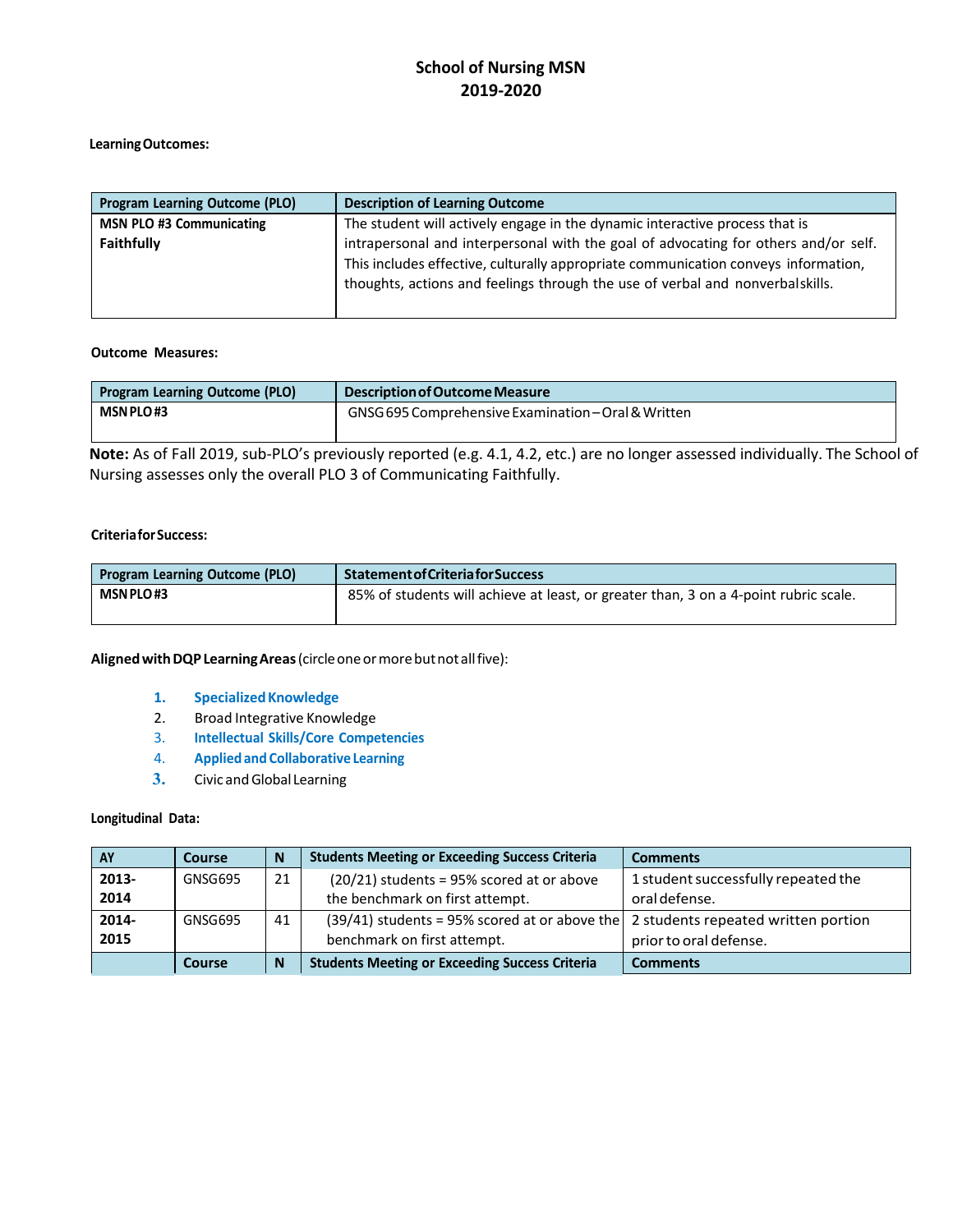| 2015-<br>2016 | GNSG695 | 31 | Total: $(29/31)$ students = 95% scored at or above<br>the benchmark on first attempt.                                                                                                                                                                        | 2 students successfully repeated the<br>written portion. |
|---------------|---------|----|--------------------------------------------------------------------------------------------------------------------------------------------------------------------------------------------------------------------------------------------------------------|----------------------------------------------------------|
|               |         |    | (PLOs 3.2, 3.3, Essential III) 25/29 = 86% of the<br>students scored at or above the benchmark<br>for the Essential outcome, "Creates Evidence<br>Evaluation Table."<br>(PLO 3.5, Essential V) 29/29 = 100% of students<br>scored at or above the benchmark. | Oral & Written Comprehensive Exam                        |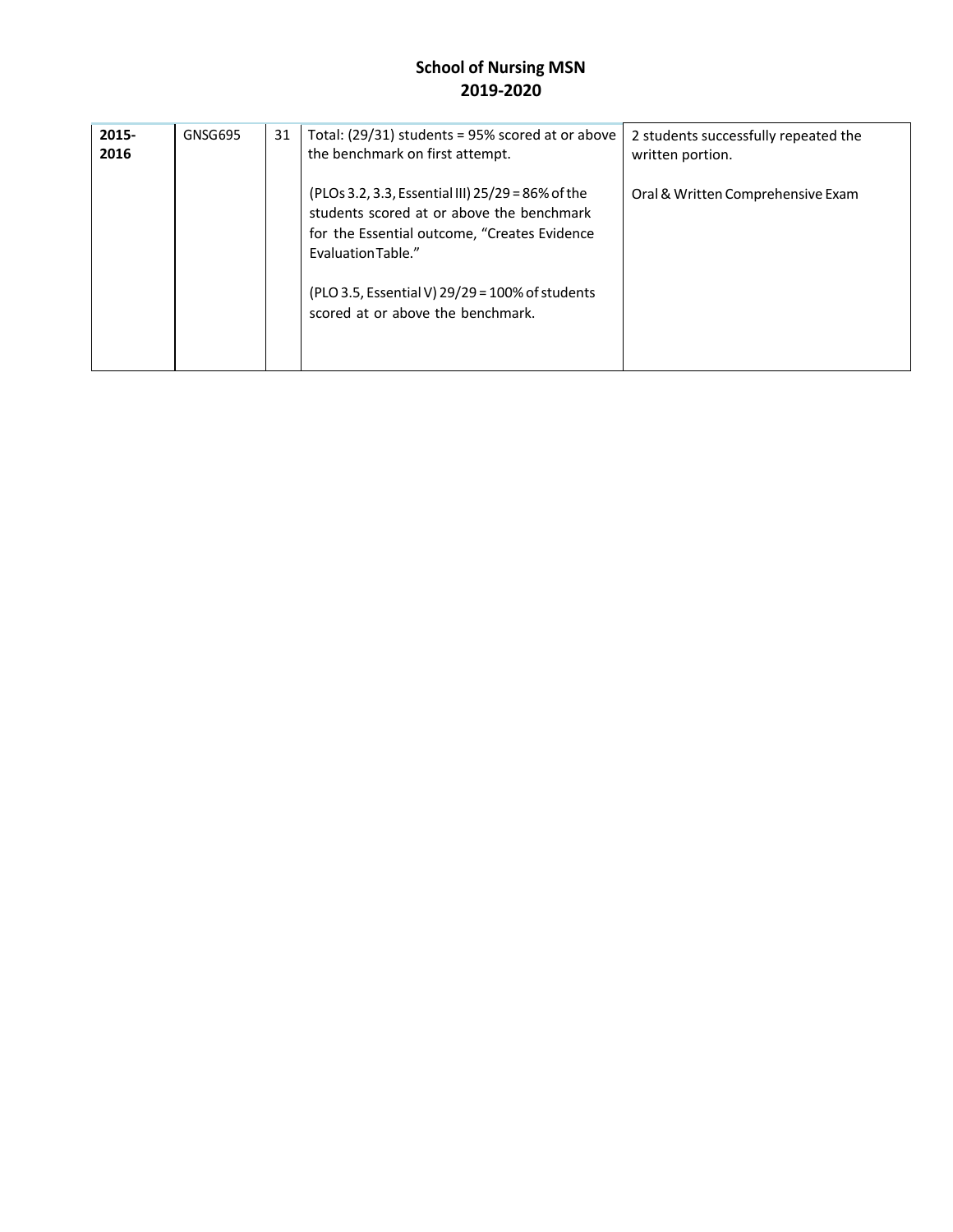|               |                 |          | (PLO 3.2, Essential VII) 29/29 = 100% of<br>students scored at or above the<br>benchmark.<br>(PLOs 3.1, 3.2, Essential IX) 29/29 = 100% of<br>students scored at or above the<br>benchmark.<br>(PLOs 3.1, 3.3, Essential X) 29/29 = 100% of<br>students scored at or above the<br>benchmark. |                                                                                                                       |
|---------------|-----------------|----------|----------------------------------------------------------------------------------------------------------------------------------------------------------------------------------------------------------------------------------------------------------------------------------------------|-----------------------------------------------------------------------------------------------------------------------|
|               | Course          | <b>N</b> | <b>Students Meeting or Exceeding Success</b>                                                                                                                                                                                                                                                 | <b>Comments</b>                                                                                                       |
| 2016-<br>2017 | <b>GNSG 695</b> | 31       | $(27/31)$ students = 87% successfully completed the<br>oral and written portions of the exam on the first<br>attempt (PLOs 1-5)                                                                                                                                                              | 1 student successfully repeated the oral<br>defense.<br>3 students successfully repeated the<br>written exam portion. |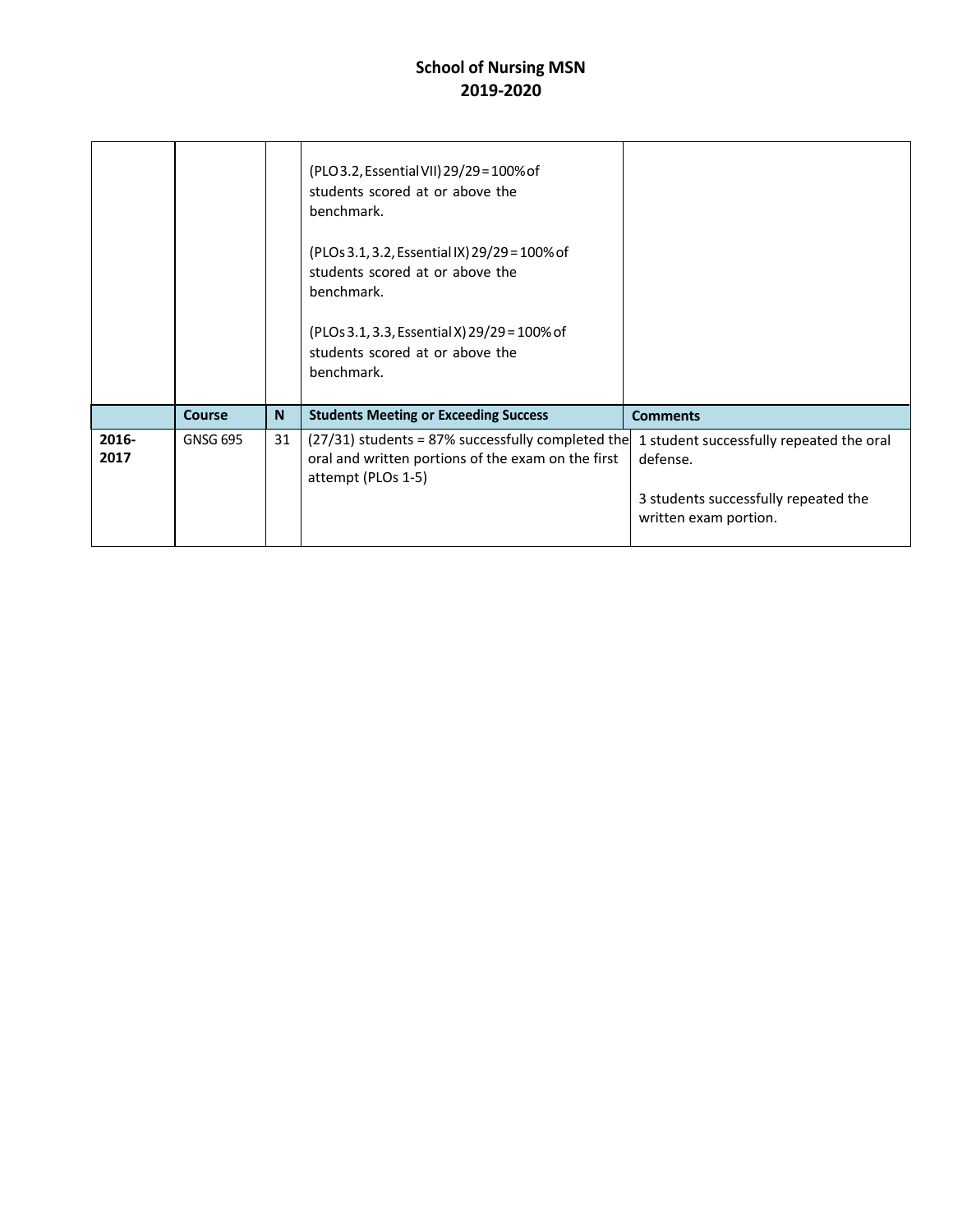| 2018 |                | SP2018<br>(25/25) students = 100% successfully completed<br>the oral presentation portion of the<br>comprehensive exam on the first attempt. PLO<br>benchmarks for the oral exam measured:<br>(PLOs 3.2, 3.3, Essential III) 21/25 =<br>84% scored at or above the<br>benchmark<br>(PLO 3.5, Essential V) 21/25 = 84%<br>$\bullet$<br>scored at or above the benchmark<br>(PLO 3.2, Essential VII) 24/25 = 96%<br>$\bullet$<br>scored at or above the benchmark<br>(PLOs 3.1, 3.2, Essential IX) 25/25 =<br>$\bullet$<br>100% of students scored at or<br>above the benchmark.<br>(PLOs 3.1, 3.3, Essential X) 29/29 =<br>100% of students scored at or<br>above the benchmark.<br>SU 2018:<br>23/25 students - 92% successfully completed the<br>written presentation portion of the<br>comprehensive exam on their first attempt.<br>Achievement of stated PLO benchmarks for the<br>written exam:<br>PLO 3.2= $(18/25) = 89%$<br>PLO $3.3 = (19/25) = 92\%$<br>PLO $3.5 = (19.6/25 = 68\%$ |  |
|------|----------------|-----------------------------------------------------------------------------------------------------------------------------------------------------------------------------------------------------------------------------------------------------------------------------------------------------------------------------------------------------------------------------------------------------------------------------------------------------------------------------------------------------------------------------------------------------------------------------------------------------------------------------------------------------------------------------------------------------------------------------------------------------------------------------------------------------------------------------------------------------------------------------------------------------------------------------------------------------------------------------------------------|--|
| 2019 | <b>GNSG695</b> | 22<br>SP2018<br>$(19.2/22)$ students = 87.3% successfully completed<br>the oral presentation portion of the<br>comprehensive exam on the first attempt. PLO<br>benchmarks for the oral exam measured:<br>PLO 3.1 (25/22) = $100\%$<br>$\bullet$<br>PLO 3.2 $(16.6/22) = 75.7%$<br>PLO 3.3 $(16.3/22) = 74.2%$<br>$\bullet$<br>PLO 3.4 $(14/22) = 63.6%$<br>$\bullet$<br>PLO 3.5 $(21/22) = 95.5%$<br>$\bullet$<br><b>SU 2019</b><br>Students will complete their oral examination in<br>summer. Results reported when available.                                                                                                                                                                                                                                                                                                                                                                                                                                                              |  |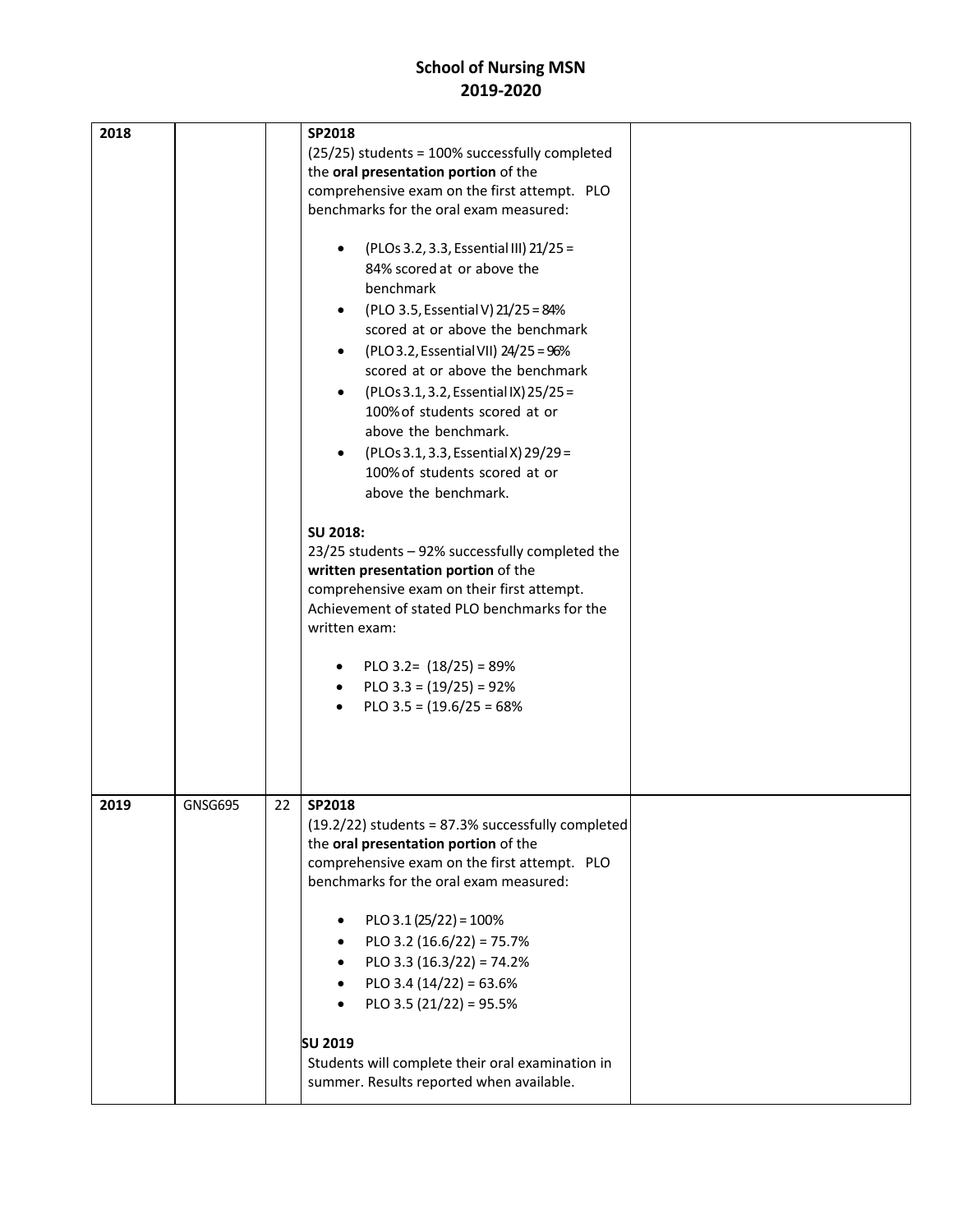| 2020 | GNSG695 | 28 | <b>SP2020</b><br><b>Oral Presentation (Part A)</b><br>$(28/28)$ students = 100% successful completion of<br>the oral comprehensive exam (Part A) on the first<br>attempt. 100% of students met PLO 3.<br><b>Written Paper (Part B)</b><br>$(11/28)$ students = 61% successful completion of<br>the written comprehensive exam (Part B) on the<br>first attempt. | As of $11/1/20$ , $10/11$ students who failed<br>the initial written paper had submitted a<br>2 <sup>nd</sup> attempt paper with a passing score. |
|------|---------|----|-----------------------------------------------------------------------------------------------------------------------------------------------------------------------------------------------------------------------------------------------------------------------------------------------------------------------------------------------------------------|---------------------------------------------------------------------------------------------------------------------------------------------------|
|      |         |    |                                                                                                                                                                                                                                                                                                                                                                 |                                                                                                                                                   |

#### **Conclusions Drawn from Data:**

| <b>Program Learning Outcome</b><br>(PLO) | <b>Conclusions Drawn from Data</b>                                                            |
|------------------------------------------|-----------------------------------------------------------------------------------------------|
| <b>MSN PLO#3</b>                         | All students are meeting established benchmarks and are demonstrating<br>achievement of PLO3. |

#### **ChangestobeMadeBasedonData:**

| <b>Program Learning Outcome</b><br>(PLO) | Description of Changes to be Made Based on Data                |
|------------------------------------------|----------------------------------------------------------------|
| <b>MSN PLO#3</b>                         | See PLO#1 for explanation of changes to assessment procedures. |
|                                          | No changes to be made at this time.                            |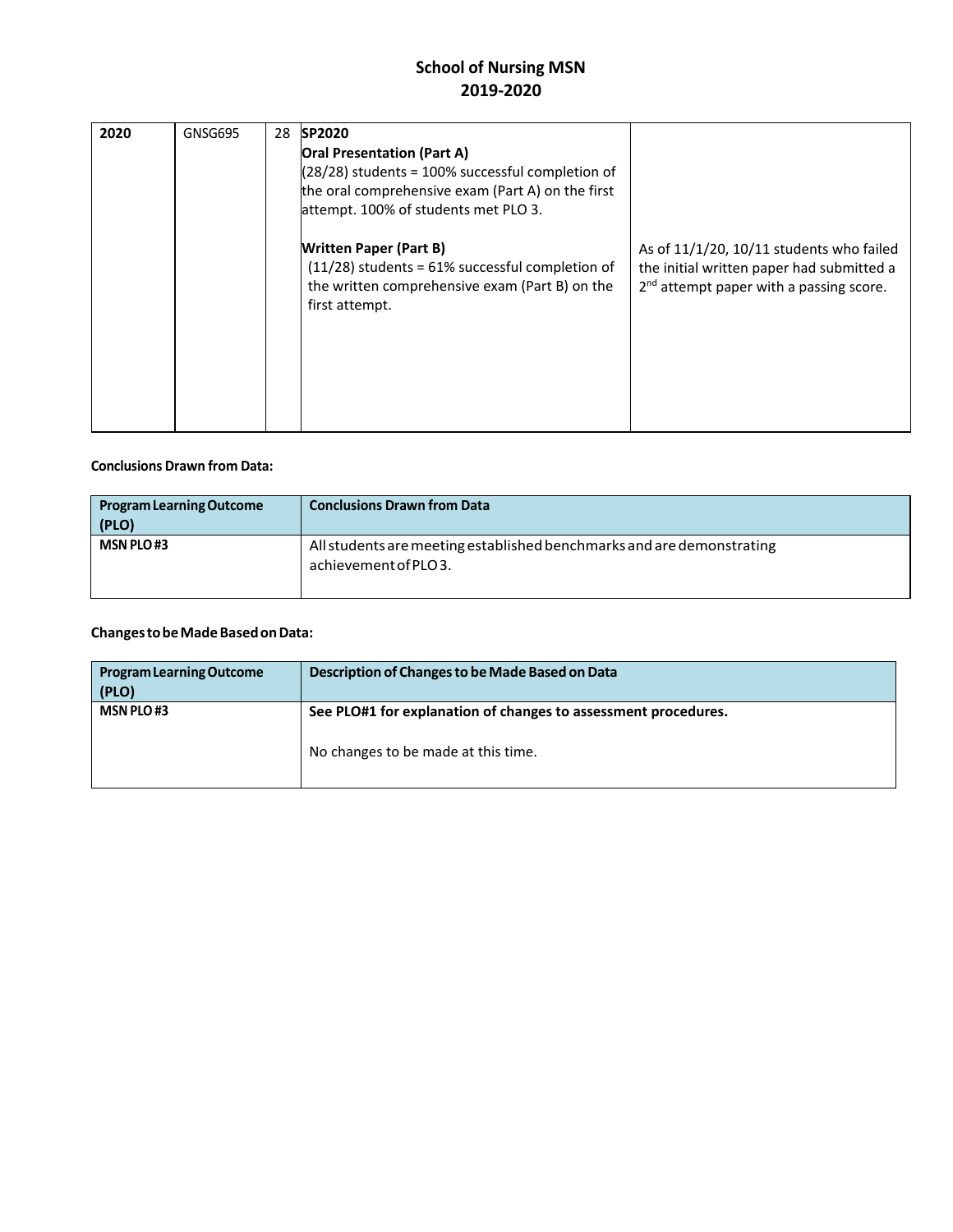#### **Rubrics Used (all rubrics attached at the end of this document):**

GNSG695ComprehensiveExamination–Oral&WrittenRubrics

Note: Rubrics are evaluated and modified for clarity, consistency, and accuracy. Inter-rater reliability through a nursing faculty *process is assured in the CE grading process for both the written and oral components.*

|                                                                                      |                                                                              | GNSG 695 Comprehensive Examination - Oral & Written Rubric |                                                                                                                 |  |                                   |  |  |  |
|--------------------------------------------------------------------------------------|------------------------------------------------------------------------------|------------------------------------------------------------|-----------------------------------------------------------------------------------------------------------------|--|-----------------------------------|--|--|--|
|                                                                                      | <b>Graded Project Points:</b>                                                |                                                            |                                                                                                                 |  |                                   |  |  |  |
| $Initial = 3$<br>Developing = $9$<br>Highly Developed = 12 For the<br>Emerging = $6$ |                                                                              |                                                            |                                                                                                                 |  |                                   |  |  |  |
|                                                                                      | purpose of benchmarking criteria for success, the rating scale was adjusted. |                                                            |                                                                                                                 |  |                                   |  |  |  |
| Initial = $1$                                                                        |                                                                              | Emerging $= 2$                                             | Developing $=$ 3                                                                                                |  | Highly Developed = $4$            |  |  |  |
| <b>CATEGORY</b>                                                                      |                                                                              | <b>DESCRIPTION OF CRITERIA</b>                             |                                                                                                                 |  | <b>CROSS-WALKED OUTCOMES</b>      |  |  |  |
|                                                                                      |                                                                              |                                                            | Assessed by Comprehensive Exams: PLOs 1.1, 1.2, 1.3, 1.4, 2.2, 2.3, 3.1, 3.2, 3.3, 3.4, 3.5, 4.1, 4.2, 5.2, 5.3 |  |                                   |  |  |  |
|                                                                                      |                                                                              |                                                            | Listed on MSN Curriculum Map but missing on Comp. Exam rubric: PLOs 1.5, 2.1, 4.3, 4.4, 4.5, 5.1                |  |                                   |  |  |  |
|                                                                                      |                                                                              | Examines significant problem in an area of nursing         |                                                                                                                 |  | Essential I, VII, VIII            |  |  |  |
|                                                                                      | specialization.                                                              |                                                            |                                                                                                                 |  | <b>PLO1.2</b>                     |  |  |  |
| Ш                                                                                    |                                                                              |                                                            | Develops PICO question and describes appropriate search                                                         |  | Essentials I, V                   |  |  |  |
|                                                                                      |                                                                              | strategies and theoretical framework.                      |                                                                                                                 |  | PLOs1.1,1.2                       |  |  |  |
| $\mathbf{III}$                                                                       |                                                                              |                                                            | Creates Evidence Evaluation Tableasa handout for faculty with                                                   |  | Essentials I, IV                  |  |  |  |
|                                                                                      |                                                                              | project abstract and references.                           |                                                                                                                 |  | PLOs3.2,3.3                       |  |  |  |
| IV                                                                                   |                                                                              |                                                            | Critically appraises the primary research evidence and inter-                                                   |  | Essentials I, IV, V               |  |  |  |
|                                                                                      |                                                                              |                                                            | professional sources of evidence. Synthesizes the key findings                                                  |  | PLOs 1.3, 1.4, 2.3                |  |  |  |
|                                                                                      |                                                                              | of the evidence review.                                    |                                                                                                                 |  |                                   |  |  |  |
| $\vee$                                                                               |                                                                              |                                                            | Evaluates the pre-program change with characteristics of the                                                    |  | Essentials II, VII PLOs           |  |  |  |
|                                                                                      | environment.                                                                 |                                                            |                                                                                                                 |  | 2.2, 2.3, 3.5, 5.3                |  |  |  |
| VI                                                                                   |                                                                              | Implementationstrategies                                   |                                                                                                                 |  | Essentials II, VI, IX             |  |  |  |
|                                                                                      |                                                                              |                                                            |                                                                                                                 |  | PLOs 1.2, 3.3, 3.4, 4.1, 4.2, 5.2 |  |  |  |
| VII                                                                                  | Organization                                                                 |                                                            |                                                                                                                 |  | EssentiallX                       |  |  |  |
|                                                                                      |                                                                              |                                                            |                                                                                                                 |  | PLO3.2                            |  |  |  |
| VIII                                                                                 | Language                                                                     |                                                            |                                                                                                                 |  | EssentiallX                       |  |  |  |
|                                                                                      |                                                                              |                                                            |                                                                                                                 |  | PLO3.2                            |  |  |  |
| IX                                                                                   |                                                                              | Delivery; intellectual competence                          |                                                                                                                 |  | PLOs3.1,3.2                       |  |  |  |
| χ                                                                                    |                                                                              | Presentation mechanics                                     |                                                                                                                 |  | PLOs3.1,3.3                       |  |  |  |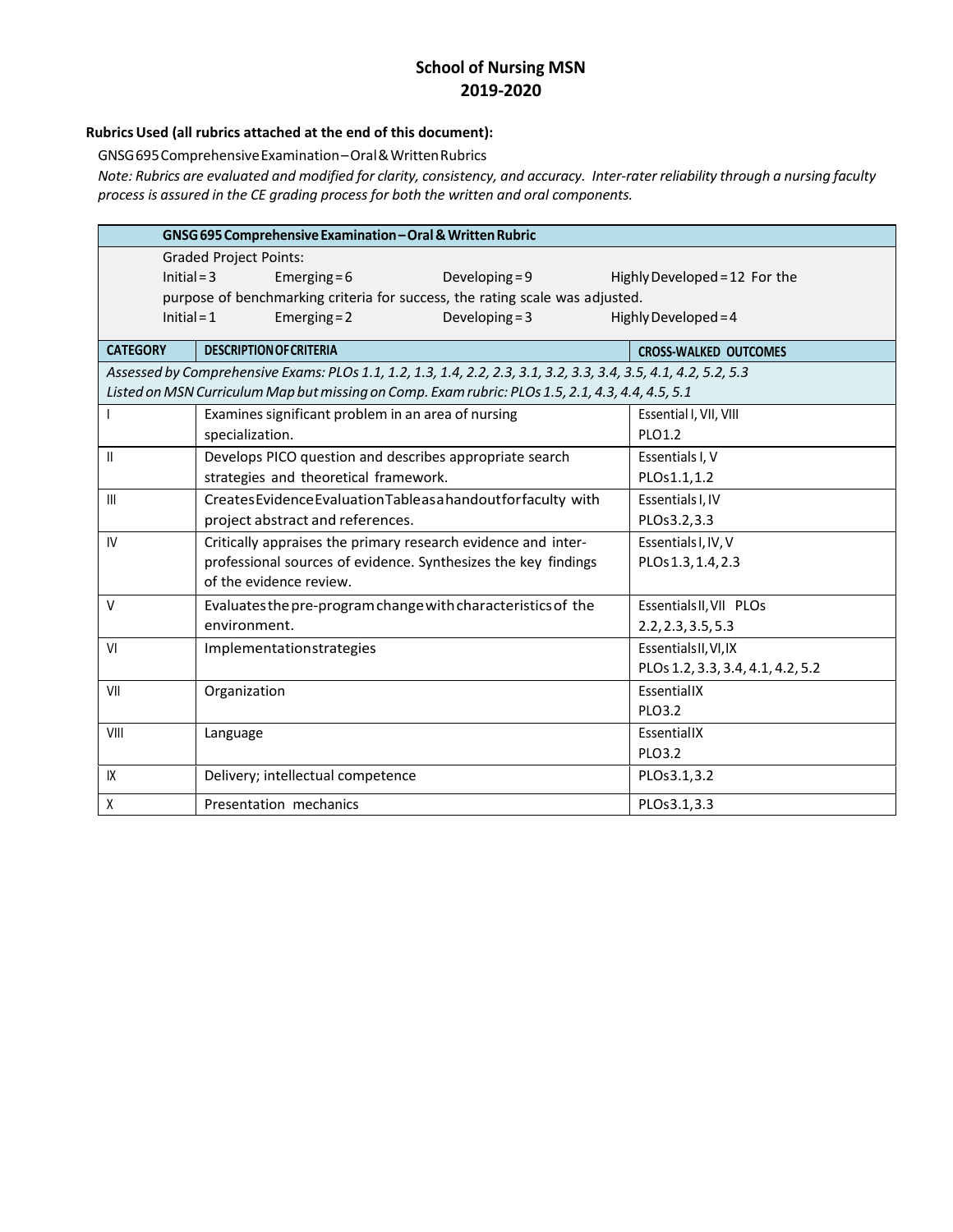#### **LearningOutcomes:**

| <b>Program Learning Outcome (PLO)</b> | <b>Description of Learning Outcome</b>                                                                                                                                                                                                                                                                                                                                                                                                                                                                                                        |
|---------------------------------------|-----------------------------------------------------------------------------------------------------------------------------------------------------------------------------------------------------------------------------------------------------------------------------------------------------------------------------------------------------------------------------------------------------------------------------------------------------------------------------------------------------------------------------------------------|
| MSNPLO#4FollowingFaithfully           | Defined as claiming the challenge from Florence Nightingale that nursing is a "divine<br>imposed duty of ordinary work." The nursing student will integrate the ordinary<br>work by complying with and adhering to regulatory and professional standards (e.g.<br>American Nurses Association (ANA) Code of Ethics, the California Board of Registered<br>Nursing (BRN), Scope of Nursing Practice, SON Handbook). This includes taking<br>responsibility, being accountable for all actions and treating others with respect<br>and dignity. |

#### **Outcome Measures:**

| <b>Program Learning Outcome (PLO)</b> | Description of Outcome Measure                      |
|---------------------------------------|-----------------------------------------------------|
| <b>MSN PLO#4</b>                      | GNSG 695 Comprehensive Examination - Oral & Written |
|                                       |                                                     |

**Note:** As of Fall 2019, sub-PLO's previously reported (e.g. 4.1, 4.2, etc) are no longer assessed individually. The School of Nursing assesses only the overall PLO 4 of Following Faithfully.

#### **CriteriaforSuccess:**

| <b>Program Learning Outcome (PLO)</b> | <b>Statement of Criteria for Success</b>                                             |
|---------------------------------------|--------------------------------------------------------------------------------------|
| <b>MSN PLO#4</b>                      | 85% of students will achieve at least, or greater than, 3 on a 4-point rubric scale. |

**AlignedwithDQPLearningAreas**(circleoneormorebutnot allfive):

- **1. Specialized Knowledge**
- **2.** Broad Integrative Knowledge
- **3.** Intellectual Skills/Core Competencies
- **4. Appliedand Collaborative Learning**
- **5. CivicandGlobalLearning**

**LongitudinalData:***Note– PLOs4.3,4.4, 4.5are listedonMSNCurriculumMapbutmissingonComp. Examrubric.*

| AY            | Course        | N  | <b>Students Meeting or Exceeding Success Criteria</b>                                                                                                                                  | <b>Comments</b>                                                                               |
|---------------|---------------|----|----------------------------------------------------------------------------------------------------------------------------------------------------------------------------------------|-----------------------------------------------------------------------------------------------|
| 2013-<br>2014 | GNSG695       | 21 | $(20/21)$ students = 95% scored at or above<br>the benchmark on first attempt.                                                                                                         | 1 student successfully repeated the<br>oral defense.                                          |
| 2014-<br>2015 | GNSG695       | 41 | $(39/41)$ students = 95% scored at or above the<br>benchmark on first attempt.                                                                                                         | 2 students repeated written portion<br>prior to oral defense.                                 |
|               | <b>Course</b> | N  | <b>Students Meeting or Exceeding Success Criteria</b>                                                                                                                                  | <b>Comments</b>                                                                               |
| 2015-<br>2016 | GNSG695       | 31 | Total: (29/31) students = 95% scored at or above<br>the benchmark on first attempt.<br>(PLOs 4.1, 4.2, Essential VI) 28/29 = 96.6% of<br>students scored at or above the<br>benchmark. | 2 students successfully repeated the<br>written portion.<br>Oral & Written Comprehensive Exam |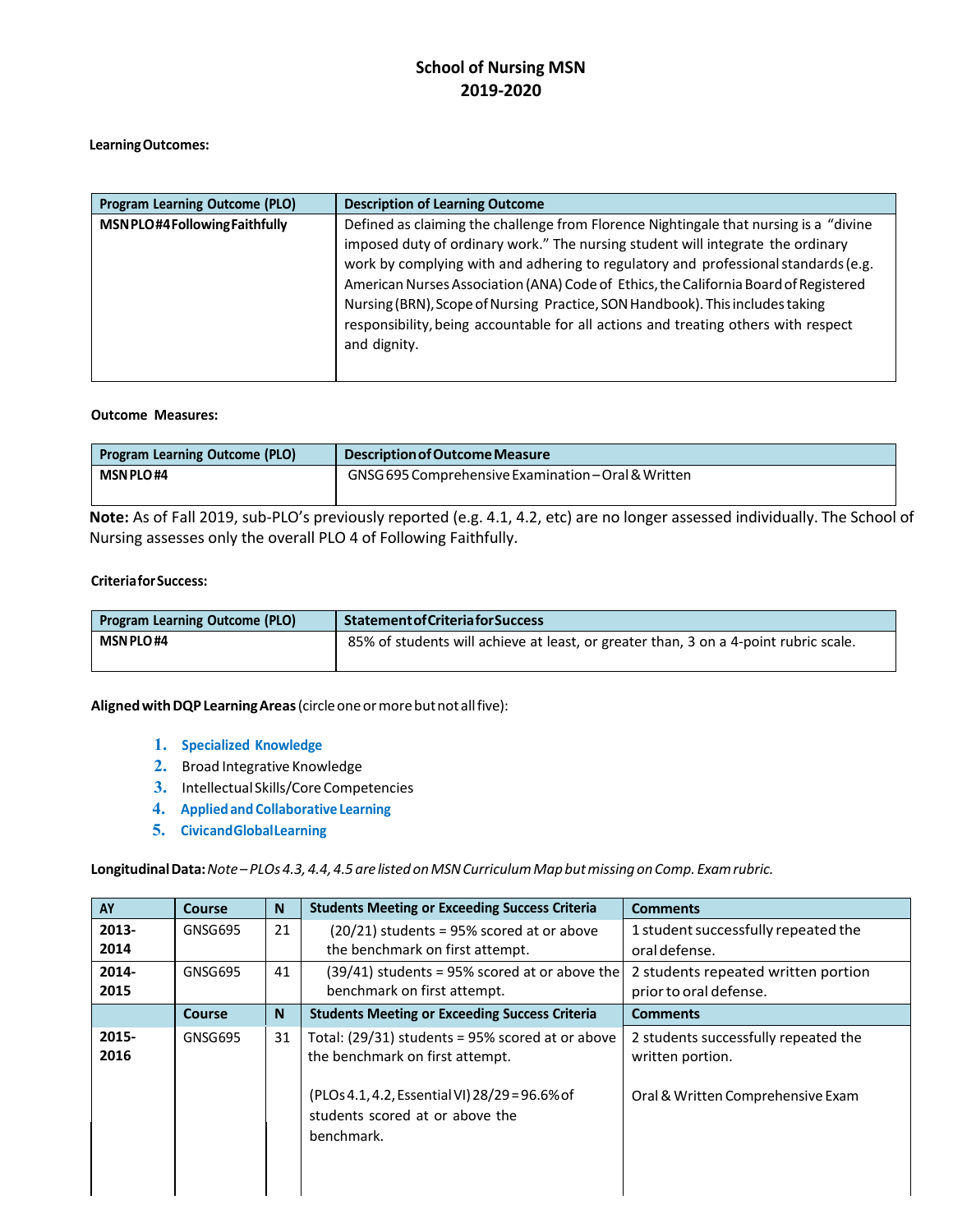|               | <b>Course</b>   | N. | <b>Students Meeting or Exceeding Success</b>                                                                                                                                                                                                                                                                                                                                                                                                                                                                                                 | <b>Comments</b>                                                                                                       |
|---------------|-----------------|----|----------------------------------------------------------------------------------------------------------------------------------------------------------------------------------------------------------------------------------------------------------------------------------------------------------------------------------------------------------------------------------------------------------------------------------------------------------------------------------------------------------------------------------------------|-----------------------------------------------------------------------------------------------------------------------|
| 2016-<br>2017 | <b>GNSG 695</b> | 31 | (27/31) students = 87% successfully completed the<br>oral and written portions of the exam on the first<br>attempt (PLOs 1-5)                                                                                                                                                                                                                                                                                                                                                                                                                | 1 student successfully repeated the oral<br>defense.<br>3 students successfully repeated the<br>written exam portion. |
| 2018          | <b>GNSG695</b>  | 25 | SP 2018<br>(25/25) students = 100% successfully completed<br>the oral presentation portion of the<br>comprehensive exam on the first attempt. PLO<br>benchmarks for the oral exam measured:<br>• (PLOs 4.1, 4.2, Essential VI) 16/25 = 76%<br>of students scored at or above the<br>benchmark.<br><b>SU 2018</b><br>(23/25) students = 92% of students successfully<br>completed the written portion of the<br>comprehensive exam on the first attempt. PLO<br>benchmarks for the written exam measured:<br>PLO 4.1 & 4.2 = 80%<br>$\bullet$ | 2 students successfully repeated the<br>written exam portion.                                                         |
| 2019          | <b>GNSG695</b>  | 22 | SP2019<br>(22/22) students = 100% successfully completed<br>the oral presentation portion of the<br>comprehensive exam on the first attempt. PLO<br>benchmarks for the oral exam measured:<br>PLO 4.1 & 4.2 (14/22) = 63.6%<br><b>SU 2019</b><br>Students will complete their oral examination in<br>summer. Results reported when available.                                                                                                                                                                                                |                                                                                                                       |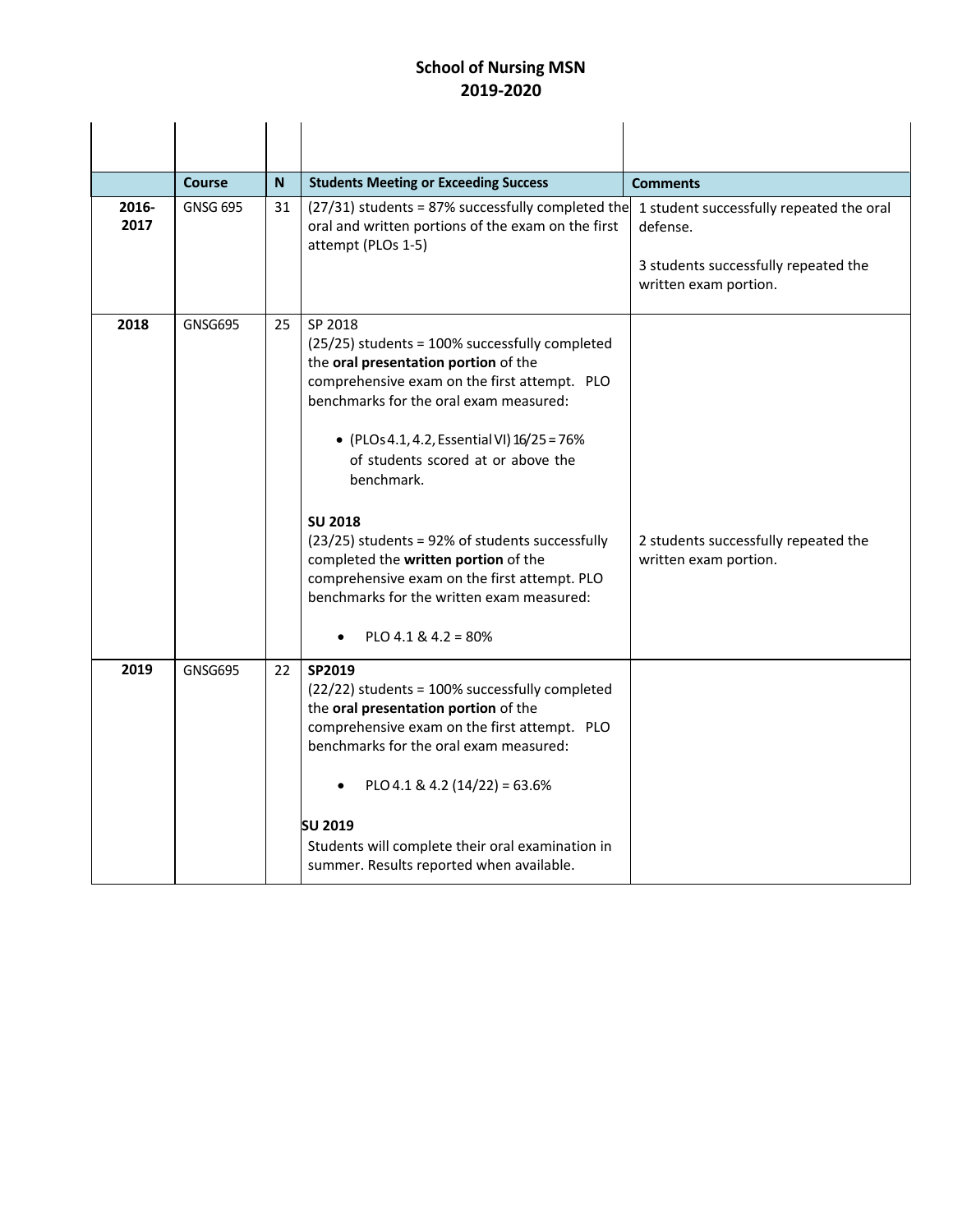#### **Conclusions Drawn from Data:**

| <b>Program Learning Outcome</b><br>(PLO) | <b>Conclusions Drawn from Data</b>                                 |
|------------------------------------------|--------------------------------------------------------------------|
| <b>MSN PLO#4</b>                         | Students are not meeting established benchmarks for PLO 4 (46.4%). |

#### **ChangestobeMadeBasedonData:**

| <b>Program Learning Outcome</b><br>(PLO) | Description of Changes to be Made Based on Data                                                                                                                                                                                                                                                                                                                                                                                                                                                          |
|------------------------------------------|----------------------------------------------------------------------------------------------------------------------------------------------------------------------------------------------------------------------------------------------------------------------------------------------------------------------------------------------------------------------------------------------------------------------------------------------------------------------------------------------------------|
| <b>MSN PLO#4</b>                         | See PLO#1 for explanation of changes to assessment procedures.                                                                                                                                                                                                                                                                                                                                                                                                                                           |
|                                          | <b>Oral Examination (Part A)</b> – Review of the data and the rubric reveal that we are not<br>adequately measuring achievement of PLO 4 across this assignment. The Graduate<br>Nursing Committee reviewed the rubric in December 2020 and re-aligned and reweighted<br>the assignment. PLO 4 was measured by only 1 criterion on the oral examination rubric.<br>Faculty also evaluated scaffolding assignments in courses that teach these skills and<br>determined ways to improve student learning. |
|                                          | Written Examination (Part $B$ ) – since there is no specific data available for this<br>assignment, we cannot make any determination about the ability of students to meet<br>the PLO's.                                                                                                                                                                                                                                                                                                                 |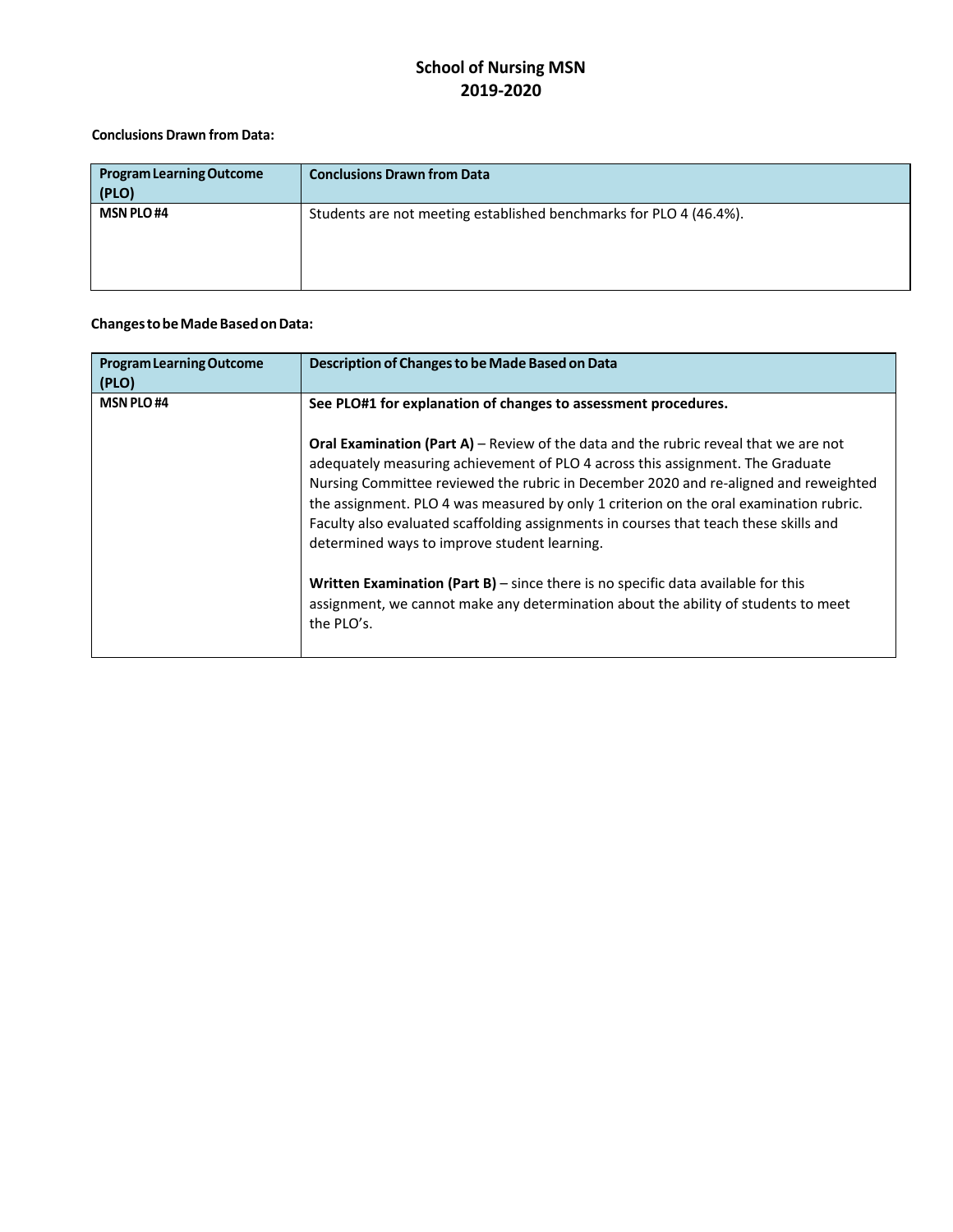#### **Rubrics Used (all rubrics attached at the end of this document):**

GNSG695ComprehensiveExamination–Oral&WrittenRubrics

Note: Rubrics are evaluated and modified for clarity, consistency, and accuracy. Inter-rater reliability through a nursing faculty *process is assured in the CE grading process for both the written and oral components.*

|                               | GNSG 695 Comprehensive Examination - Oral & Written Rubric                                                      |                        |                                   |
|-------------------------------|-----------------------------------------------------------------------------------------------------------------|------------------------|-----------------------------------|
| <b>Graded Project Points:</b> |                                                                                                                 |                        |                                   |
| $Initial = 3$                 | Developing = $9$<br>Emerging = $6$                                                                              | Highly Developed = 12  |                                   |
|                               | For the purpose of benchmarking criteria for success, the rating scale was adjusted.                            |                        |                                   |
| $Initial = 1$                 | Emerging $= 2$<br>Developing $=$ 3                                                                              | Highly Developed = $4$ |                                   |
| <b>CATEGORY</b>               | <b>DESCRIPTION OF CRITERIA</b>                                                                                  |                        | <b>CROSS-WALKED OUTCOMES</b>      |
|                               | Assessed by Comprehensive Exams: PLOs 1.1, 1.2, 1.3, 1.4, 2.2, 2.3, 3.1, 3.2, 3.3, 3.4, 3.5, 4.1, 4.2, 5.2, 5.3 |                        |                                   |
|                               | Listed on MSN Curriculum Map but missing on Comp. Exam rubric: PLOs 1.5, 2.1, 4.3, 4.4, 4.5, 5.1                |                        |                                   |
|                               | Examine significant problem in an area of nursing                                                               |                        | Essential I, VII, VIII            |
|                               | specialization.                                                                                                 |                        | PLO1.2                            |
| Ш                             | Develop PICO question and describes appropriate search                                                          |                        | Essentials I, V                   |
|                               | strategies and theoretical framework.                                                                           |                        | PLOs1.1,1.2                       |
| III                           | Creates Evidence Evaluation Table as a handout for faculty with                                                 |                        | Essentials I, IV                  |
|                               | project abstract and references.                                                                                |                        | PLOs3.2,3.3                       |
| IV                            | Critically appraises the primary research evidence and inter-                                                   |                        | Essentials I, IV, V               |
|                               | professional sources of evidence. Synthesizes the key findings                                                  |                        | PLOs 1.3, 1.4, 2.3                |
|                               | of the evidence review.                                                                                         |                        |                                   |
| V                             | Evaluate the pre-program change with characteristics of the                                                     |                        | Essentials II, VII PLOs           |
|                               | environment.                                                                                                    |                        | 2.2, 2.3, 3.5, 5.3                |
| VI                            | Implementationstrategies                                                                                        |                        | EssentialsII, VI, IX              |
|                               |                                                                                                                 |                        | PLOs 1.2, 3.3, 3.4, 4.1, 4.2, 5.2 |
| VII                           | Organization                                                                                                    |                        | EssentiallX                       |
|                               |                                                                                                                 |                        | PLO3.2                            |
| VIII                          | Language                                                                                                        |                        | EssentiallX                       |
|                               |                                                                                                                 |                        | PLO3.2                            |
| IX                            | Delivery; intellectual competence                                                                               |                        | PLOs3.1,3.2                       |
|                               |                                                                                                                 |                        |                                   |
| X                             | Presentation mechanics                                                                                          |                        | PLOs3.1,3.3                       |
|                               |                                                                                                                 |                        |                                   |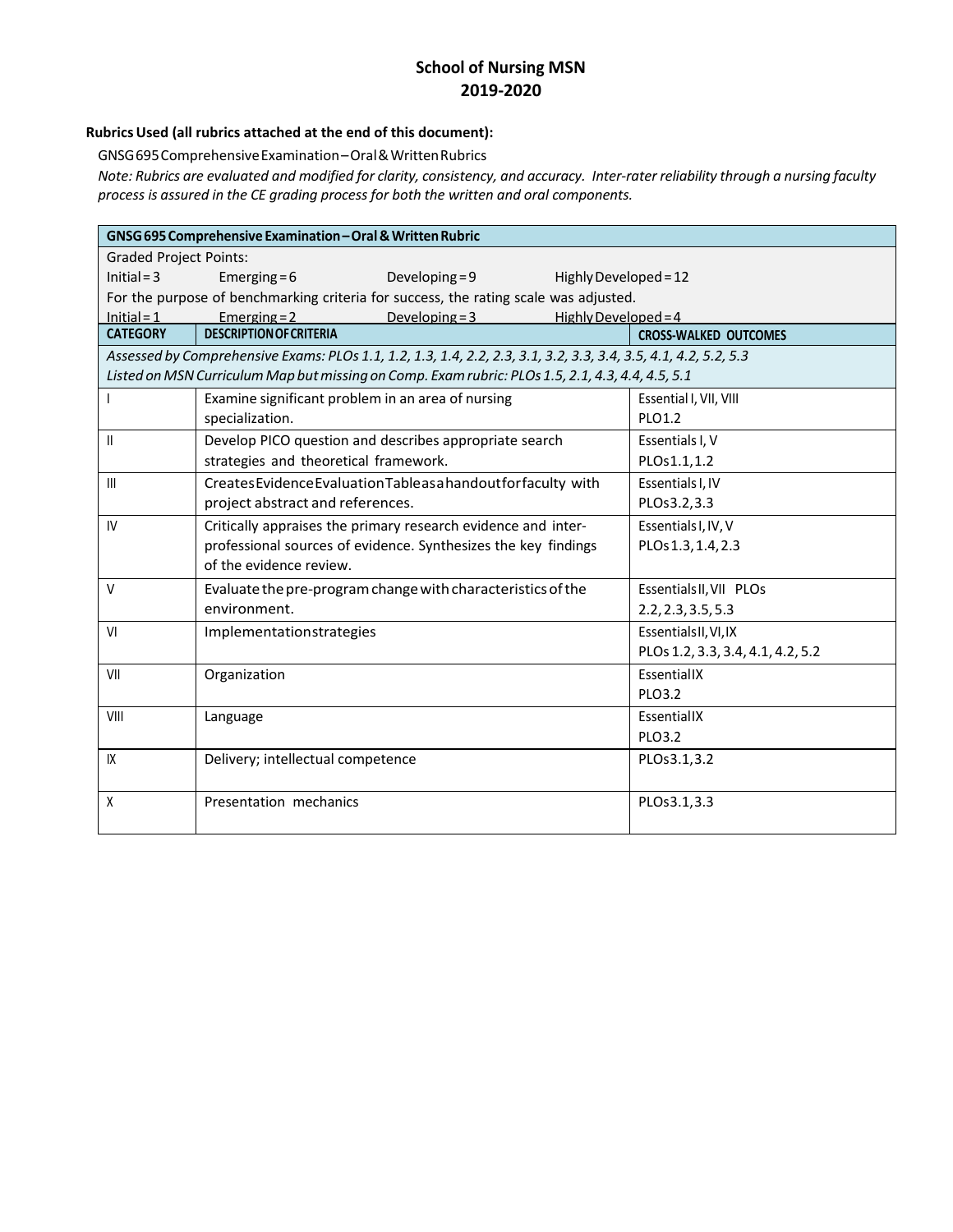#### **Learning Outcomes:**

| Program Learning Outcome (PLO)       | <b>Description of Learning Outcome</b>                                                                                                                                                                                                                                                                                                                                                                                                                                                                              |
|--------------------------------------|---------------------------------------------------------------------------------------------------------------------------------------------------------------------------------------------------------------------------------------------------------------------------------------------------------------------------------------------------------------------------------------------------------------------------------------------------------------------------------------------------------------------|
| <b>MSN PLO #5 Leading Faithfully</b> | The student will incorporate a foundational relationship with Christ and others and<br>embrace a willingness to serve others in the midst of life-circumstances (e.g. illness,<br>injustice, poverty). The student will role-model the need for "Sabbath Rest" as a<br>means of personal renewal, and true care of the self so that service to others is<br>optimally achieved. The student will incorporate the characteristics of a servant<br>leader including: humility, courage, forgiveness, and discernment. |

#### **Outcome Measures:**

| <b>Program Learning Outcome (PLO)</b> | Description of Outcome Measure                      |
|---------------------------------------|-----------------------------------------------------|
| <b>MSN PLO#5</b>                      | GNSG 695 Comprehensive Examination - Oral & Written |
|                                       |                                                     |

**Note:** As of Fall 2019, sub-PLO's previously reported (e.g. 5.1, 5.2, etc) are no longer assessed individually. The School of Nursing assesses only the overall PLO 5 of Leading Faithfully.

#### **CriteriaforSuccess:**

| <b>Program Learning Outcome (PLO)</b> | <b>Statement of Criteria for Success</b>                                             |
|---------------------------------------|--------------------------------------------------------------------------------------|
| <b>MSN PLO#5</b>                      | 85% of students will achieve at least, or greater than, 3 on a 4-point rubric scale. |
|                                       |                                                                                      |

**AlignedwithDQPLearningAreas**(circleoneormorebutnot allfive):

- 1. Specialized Knowledge
- 2. Broad Integrative Knowledge
- 3. **Intellectual Skills/Core Competencies**
- 4. Applied and Collaborative Learning
- 5. Civic and Global Learning

**LongitudinalData:***Note–PLO5.1islistedonMSNCurriculumMapbutmissingonComp.Examrubric.*

| AY            | <b>Course</b> | <b>N</b>       | <b>Students Meeting or Exceeding Success Criteria</b>                                                                                                                                                                                                                                                                           | <b>Comments</b>                                                                               |
|---------------|---------------|----------------|---------------------------------------------------------------------------------------------------------------------------------------------------------------------------------------------------------------------------------------------------------------------------------------------------------------------------------|-----------------------------------------------------------------------------------------------|
| 2013-         | GNSG695       | 21             | $(20/21)$ students = 95% scored at or above                                                                                                                                                                                                                                                                                     | 1 student successfully repeated the                                                           |
| 2014          |               |                | the benchmark on first attempt.                                                                                                                                                                                                                                                                                                 | oral defense.                                                                                 |
| 2014-         | GNSG695       | 41             | $(39/41)$ students = 95% scored at or above the                                                                                                                                                                                                                                                                                 | 2 students repeated written portion                                                           |
| 2015          |               |                | benchmark on first attempt.                                                                                                                                                                                                                                                                                                     | prior to oral defense.                                                                        |
|               | <b>Course</b> | N <sub>1</sub> | <b>Students Meeting or Exceeding Success Criteria</b>                                                                                                                                                                                                                                                                           | <b>Comments</b>                                                                               |
| 2015-<br>2016 | GNSG695       | 29             | Total: (29/31) students = 95% scored at or above<br>the benchmark on first attempt.<br>(PLOs 5.3, Essential V) 29/29 = 100% of students<br>scored at or above the benchmark in the<br>relevant sub-categories.<br>(PLO 5.2, Essential VI) 28/29 = 96.6% scored at or<br>above the benchmark for "Implementation<br>Strategies." | 2 students successfully repeated the<br>written portion.<br>Oral & Written Comprehensive Exam |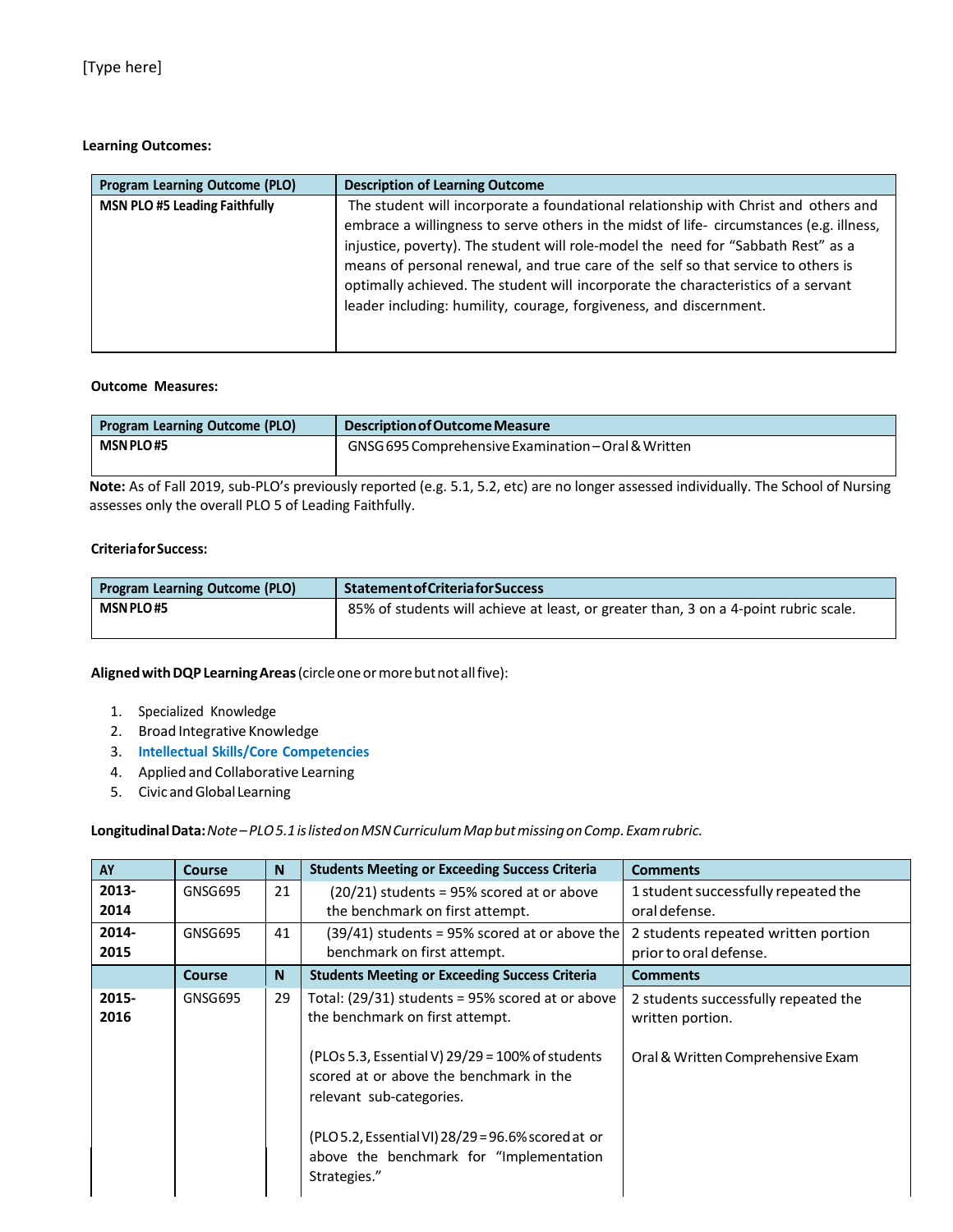|               | <b>Course</b>   | ${\sf N}$ | <b>Students Meeting or Exceeding Success</b>                                                                                                                                                                                                                                                                                                                                                                                                                                                                                                                                                                                                                                                       | <b>Comments</b>                                                                                                       |
|---------------|-----------------|-----------|----------------------------------------------------------------------------------------------------------------------------------------------------------------------------------------------------------------------------------------------------------------------------------------------------------------------------------------------------------------------------------------------------------------------------------------------------------------------------------------------------------------------------------------------------------------------------------------------------------------------------------------------------------------------------------------------------|-----------------------------------------------------------------------------------------------------------------------|
| 2016-<br>2017 | <b>GNSG 695</b> | 31        | $(27/31)$ students = 87% successfully completed the<br>oral and written portions of the exam on the first<br>attempt (PLOs 1-5)                                                                                                                                                                                                                                                                                                                                                                                                                                                                                                                                                                    | 1 student successfully repeated the oral<br>defense.<br>3 students successfully repeated the<br>written exam portion. |
| 2018          | GNSG695         | 25        | SP 2018<br>(25/25) students = 100% successfully completed<br>the oral presentation portion of the<br>comprehensive exam on the first attempt. PLO<br>benchmarks for the oral exam measured:<br>(PLO 5.3, Essential V) 21/25 = 84%<br>$\bullet$<br>scored at or above the benchmark<br>(PLO 5.2, Essential VI) 16/25 = 64%<br>scored at or above the benchmark<br><b>SU 2018</b><br>(23/25) students = 92% of students successfully<br>completed the written portion of the<br>comprehensive exam on the first attempt. PLO<br>benchmarks for the written exam measured:<br>PLO 5.2 20/25 = 80% scored at or above<br>$\bullet$<br>benchmark<br>PLO 5.3 17/25 = 68% scored at or above<br>benchmark | 2 students successfully repeated the<br>written exam portion.                                                         |
| 2019          | <b>GNSG695</b>  | 22        | SP2019<br>(22/22) students = 100% successfully completed<br>the Oral presentation portion of the<br>comprehensive exam on the first attempt. PLO<br>benchmarks for the oral exam measured:<br>PLO 5.2 (22/22) = $100\%$<br>PLO 5.3 (22/22) = 100%<br><b>SU 2019</b><br>Students will complete their written portion of the<br>examination in summer. Results reported when<br>available.                                                                                                                                                                                                                                                                                                           |                                                                                                                       |

#### **Conclusions Drawn from Data:**

| <b>Program Learning Outcome</b><br>(PLO) | <b>Conclusions Drawn from Data</b>                                 |
|------------------------------------------|--------------------------------------------------------------------|
| <b>MSN PLO#5</b>                         | Students are not meeting established benchmarks for PLO 5 (67.9%). |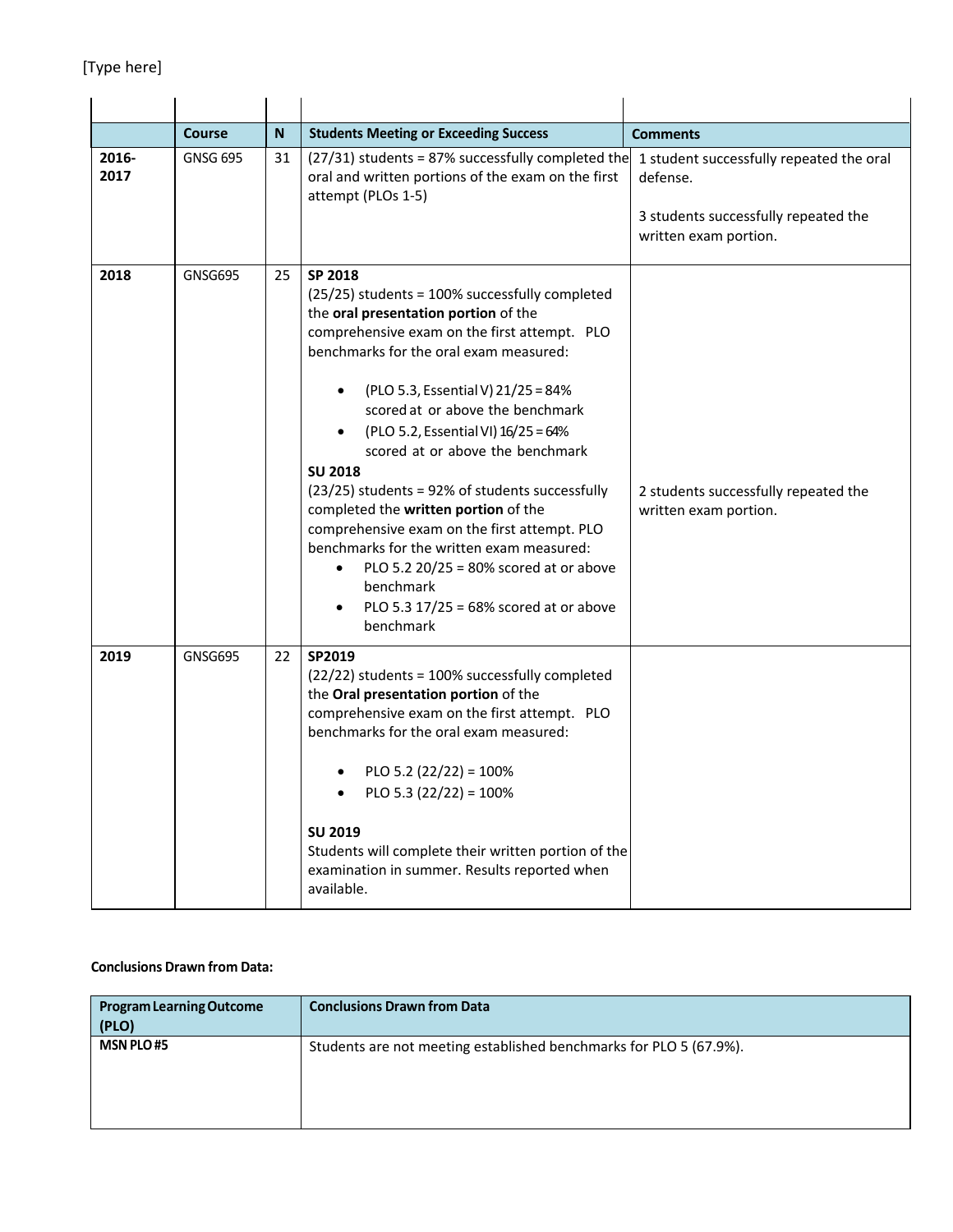#### **ChangestobeMadeBasedonData:**

| <b>Program Learning Outcome</b><br>(PLO) | Description of Changes to be Made Based on Data                                                                                                                                                                                                                                                                                                                                                                                                                                                                                                                                                                                                                                                                                                                                                                                                                                                                                                         |
|------------------------------------------|---------------------------------------------------------------------------------------------------------------------------------------------------------------------------------------------------------------------------------------------------------------------------------------------------------------------------------------------------------------------------------------------------------------------------------------------------------------------------------------------------------------------------------------------------------------------------------------------------------------------------------------------------------------------------------------------------------------------------------------------------------------------------------------------------------------------------------------------------------------------------------------------------------------------------------------------------------|
| <b>MSN PLO#5</b>                         | <b>Oral Examination (Part A)</b> – Review of the data and the rubric reveal that we are not<br>adequately measuring achievement of PLO 5 across this assignment. We also determined<br>that too much weight is placed on the presentation portion rather than the other<br>elements of the examination. The Graduate Nursing Committee will review the rubric in<br>December 2020 to review alignment and reweight the assignment in alignment with<br>program goals/outcomes. PLO 5 is measured by only 2 criterion on the oral examination<br>rubric. Faculty need to look closely at this area of the rubric and reevaluate. Faculty will<br>also evaluate assignments in courses that teach these skills to determine how to improve<br>outcomes.<br><b>Written Examination (Part B)</b> $-$ since there is no specific data available for this<br>assignment, we cannot make any determination about the ability of students to meet<br>the PLO's. |

#### **Rubrics Used (all rubrics attached at the end of this document):**

GNSG695ComprehensiveExamination–Oral&WrittenRubrics

Note: Rubrics are evaluated and modified for clarity, consistency, and accuracy. Inter-rater reliability through a nursing faculty *process is assured in the CE grading process for both the written and oral components.*

|                               |                                       | GNSG 695 Comprehensive Examination - Oral & Written Rubric                                                      |                      |                                   |
|-------------------------------|---------------------------------------|-----------------------------------------------------------------------------------------------------------------|----------------------|-----------------------------------|
| <b>Graded Project Points:</b> |                                       |                                                                                                                 |                      |                                   |
| $Initial = 3$                 | Emerging = $6$                        | Developing $= 9$                                                                                                |                      | Highly Developed = 12 For         |
|                               |                                       | the purpose of benchmarking criteria for success, the rating scale was adjusted.                                |                      |                                   |
| $Initial = 1$                 | Emerging $= 2$                        | Developing = $3$                                                                                                | Highly Developed = 4 |                                   |
| <b>CATEGORY</b>               | <b>DESCRIPTION OF CRITERIA</b>        |                                                                                                                 |                      | <b>CROSS-WALKED OUTCOMES</b>      |
|                               |                                       | Assessed by Comprehensive Exams: PLOs 1.1, 1.2, 1.3, 1.4, 2.2, 2.3, 3.1, 3.2, 3.3, 3.4, 3.5, 4.1, 4.2, 5.2, 5.3 |                      |                                   |
|                               |                                       | Listed on MSN Curriculum Map but missing on Comp. Exam rubric: PLOs 1.5, 2.1, 4.3, 4.4, 4.5, 5.1                |                      |                                   |
|                               |                                       | Examines significant problem in an area of nursing                                                              |                      | Essential I, VII, VIII            |
|                               | specialization.                       |                                                                                                                 |                      | PLO1.2                            |
| $\mathbf{II}$                 |                                       | Develops PICO question and describes appropriate search                                                         |                      | Essentials I, V                   |
|                               | strategies and theoretical framework. |                                                                                                                 |                      | PLOs1.1,1.2                       |
| III                           |                                       | Creates Evidence Evaluation Table as a handout for faculty with                                                 |                      | Essentials I, IV                  |
|                               | project abstract and references.      |                                                                                                                 |                      | PLOs3.2,3.3                       |
| IV                            |                                       | Critically appraises the primary research evidence and inter-                                                   |                      | Essentials I, IV, V               |
|                               |                                       | professional sources of evidence. Synthesizes the key findings                                                  |                      | PLOs 1.3, 1.4, 2.3                |
|                               | of the evidence review.               |                                                                                                                 |                      |                                   |
| v                             |                                       | Evaluate the pre-program change with characteristics of the                                                     |                      | Essentials II, VII PLOs           |
|                               | environment.                          |                                                                                                                 |                      | 2.2, 2.3, 3.5, 5.3                |
| VI                            | Implementationstrategies              |                                                                                                                 |                      | EssentialsII, VI, IX              |
|                               |                                       |                                                                                                                 |                      | PLOs 1.2, 3.3, 3.4, 4.1, 4.2, 5.2 |
| VII                           | Organization                          |                                                                                                                 |                      | EssentiallX                       |
|                               |                                       |                                                                                                                 |                      | PLO3.2                            |
| VIII                          | Language                              |                                                                                                                 |                      | EssentiallX                       |
|                               |                                       |                                                                                                                 |                      | PLO3.2                            |
| IX                            | Delivery; intellectual competence     |                                                                                                                 |                      | PLOs3.1,3.2                       |
|                               |                                       |                                                                                                                 |                      |                                   |
| χ                             | Presentation mechanics                |                                                                                                                 |                      | PLOs3.1,3.3                       |
|                               |                                       |                                                                                                                 |                      |                                   |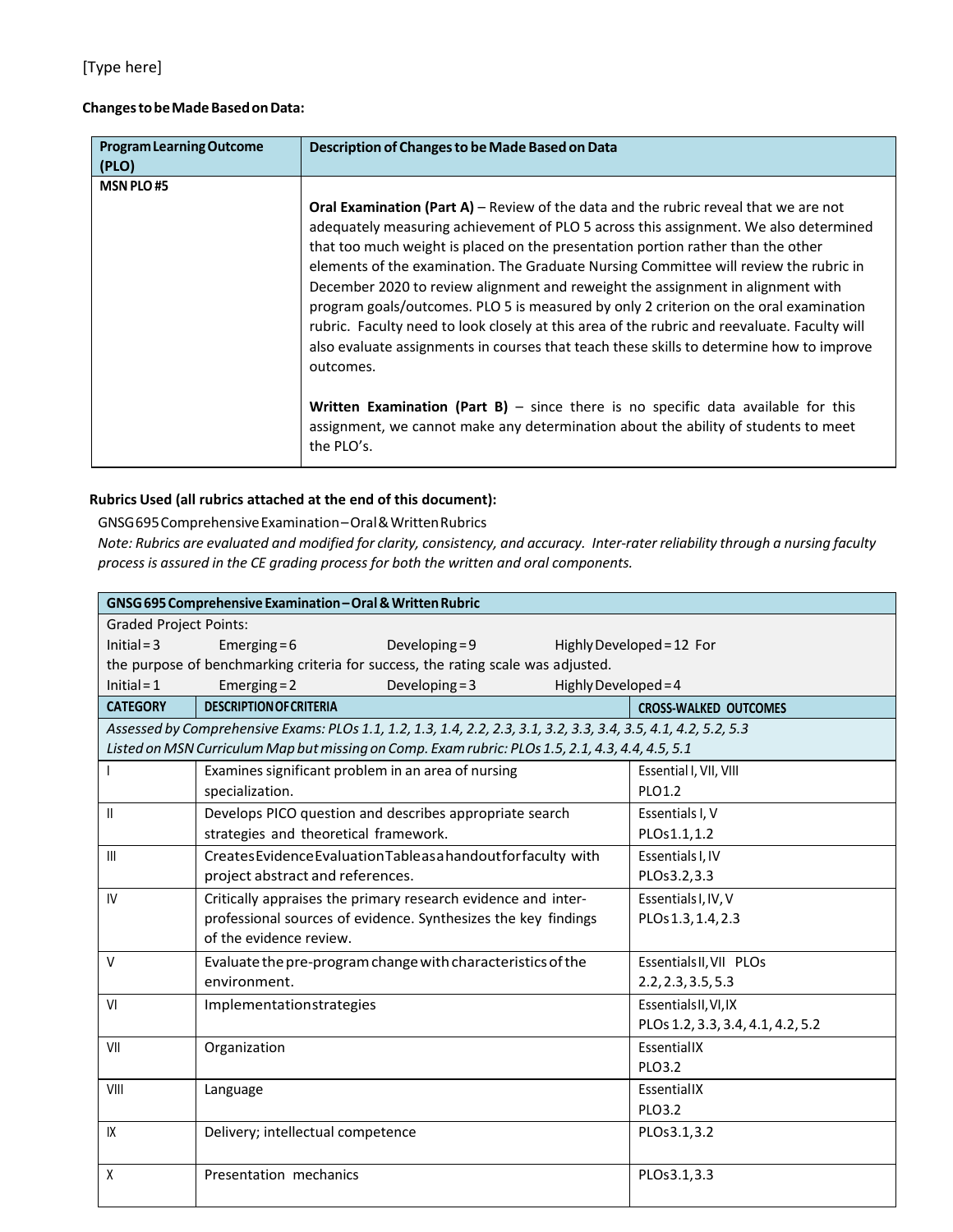# **APPENDIX B**

## **Oral Comprehensive Exam: Evidence Based Practice Project**

**Rubric**

Passing  $= 81\%$ 

**Title of Project \_\_\_\_\_\_\_\_\_\_\_\_\_\_\_\_\_\_\_\_\_\_\_\_\_\_\_\_\_\_\_\_\_\_\_\_\_\_\_\_\_\_\_\_\_\_\_\_\_\_\_\_\_\_\_\_\_\_\_\_\_\_\_\_\_\_\_\_\_\_\_\_\_\_\_\_\_\_\_\_\_\_**

| <b>STUDENT LEARNING</b><br><b>OUTCOMES</b>                                                                                                                                                                                                                                                                | <b>Initial</b><br>(70%)                             | <b>Emerging</b><br>(75%)                                | <b>Developing</b><br>(85%)                              | <b>Highly Developed</b><br>(100%)                                                                                                                                                                                                                                                                                                                                                                                                                                               | <b>Points</b><br><b>Possible</b> | <b>Points</b><br>Awarded |
|-----------------------------------------------------------------------------------------------------------------------------------------------------------------------------------------------------------------------------------------------------------------------------------------------------------|-----------------------------------------------------|---------------------------------------------------------|---------------------------------------------------------|---------------------------------------------------------------------------------------------------------------------------------------------------------------------------------------------------------------------------------------------------------------------------------------------------------------------------------------------------------------------------------------------------------------------------------------------------------------------------------|----------------------------------|--------------------------|
| Synthesize evidence for<br>practice to determine<br>appropriate application<br>of interventions across<br>diverse populations.<br>(MSN Essential I:5)<br>Integrate organizational<br>science and informatics<br>to make changes in the<br>healthcare environment<br>(MSN Essential I:7)<br><b>PLO 1.2</b> | Meets < 4 criteria<br>in highly<br>developed column | Meets 4 of 6<br>criteria in highly<br>developed column  | Meets 5 of 6<br>criteria in highly<br>developed column  | Examines significant problem in an area of nursing<br>specialization<br>Meets the following criteria ( $n = 6$ )<br>• Problem statement is clear, focused and logically<br>related to background<br>• Includes supportive relevant statistical data of the<br>problem<br>Examines impact of the identified problem in relation to<br>the 3 areas:<br>• Patients<br>• Nursing/Nurses<br>• Organization/System<br>• Compares and contrasts current practice with best<br>practice | 12                               |                          |
| Synthesize evidence for<br>practice to determine<br>appropriate application<br>of interventions across<br>diverse populations.<br>(MSN Essential I:5)<br>PLO 1.1.1.2                                                                                                                                      | Meets < 2 criteria<br>in highly<br>developed column | Meets 2 of 4<br>criteria in highly<br>developed column  | Meets 3 of 4<br>criteria in highly<br>developed column  | Develops PICO question and describes appropriate<br>search strategies and theoretical framework<br>Meets the following criteria ( $n = 4$ )<br>• Clearly stated PICO question using PICO format<br>(i.e. Population, Intervention, Comparison,<br>Outcome)<br>• Describes evidence search strategies using various<br>databases<br>• Sufficient amount of evidence identified<br>• Describe theoretical framework in relation to<br>problem                                     | 12                               |                          |
| Apply ethical analysis<br>and clinical reasoning to<br>assess, intervene and<br>evaluate advanced<br>nursing care delivery<br>(MSN Essential I:4)<br>Synthesize evidence for<br>practice to determine                                                                                                     | Meets < 8 criteria<br>in highly<br>developed column | Meets 8 of 10<br>criteria in highly<br>developed column | Meets 9 of 10<br>criteria in highly<br>developed column | <b>Creates Evidence Evaluation Table as a handout</b><br>for faculty with project abstract and references<br>Meets the following criteria ( $n = 10$ )<br>Evidence Evaluation Table (as handout) includes<br>succinct summary key features from published<br>research articles including:<br>• Authors/year<br>• Purpose of study                                                                                                                                               | 10                               |                          |

**Student\_\_\_\_\_\_\_\_\_\_\_\_\_\_\_\_\_\_\_\_\_\_\_\_\_\_\_\_\_\_\_ Date\_\_\_\_\_\_\_\_\_\_\_\_\_\_\_\_\_\_\_\_\_\_\_\_\_\_\_ Score \_\_\_\_\_\_\_\_\_\_\_\_\_\_\_\_\_\_\_**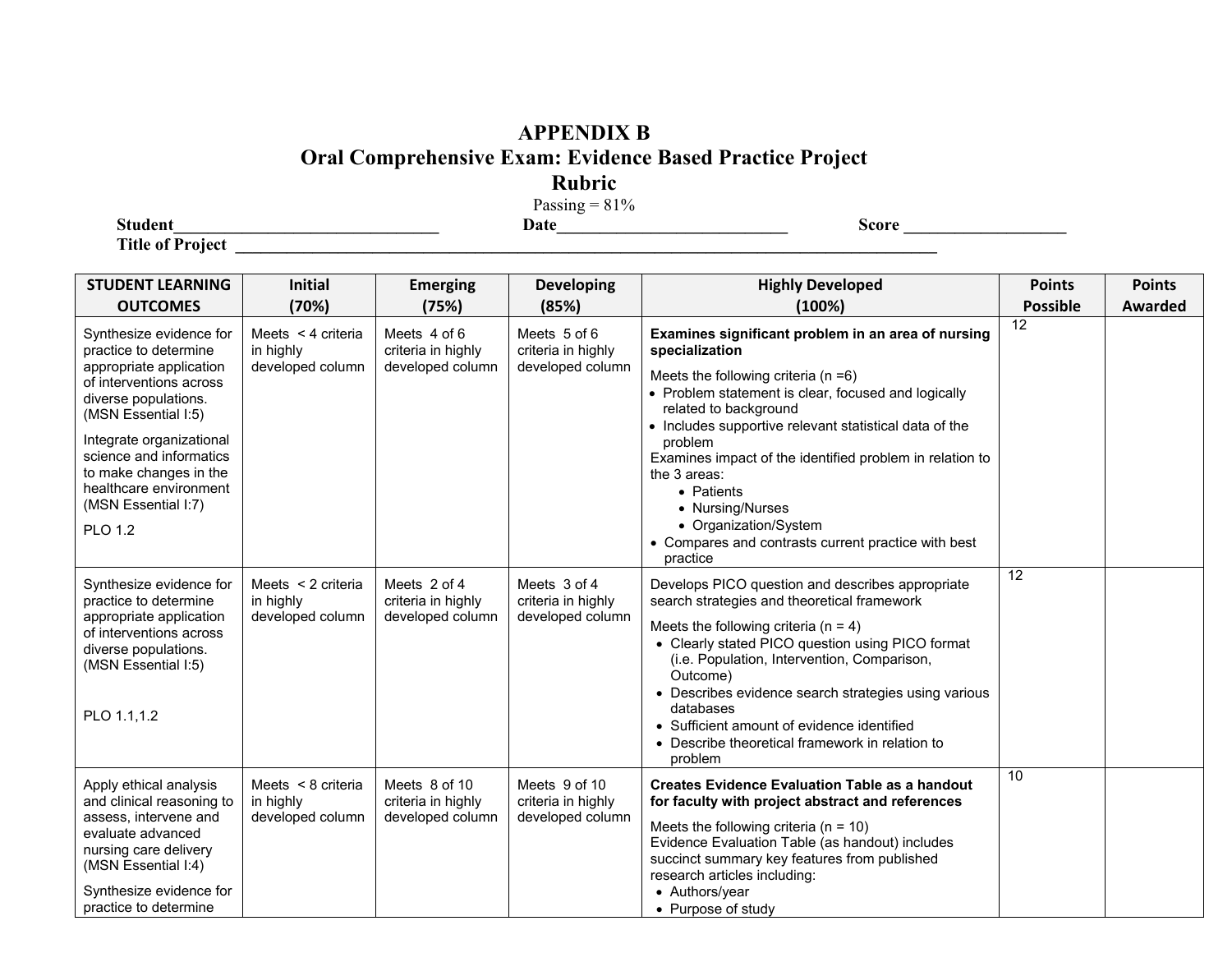| Meets 5 of 6<br>Meets $\leq$ 4 criteria<br>Meets 4 of 6<br>Apply ethical analysis<br>Critically appraises the primary research evidence<br>criteria in highly<br>criteria in highly<br>and inter-professional sources of evidence.<br>and clinical reasoning to<br>in highly<br>developed column<br>developed column<br>developed column<br>Synthesizes the key findings of the evidence<br>assess, intervene and<br>review<br>evaluate advanced<br>nursing care delivery<br>Meets the following criteria ( $n = 6$ )<br>(MSN Essential I:4)<br>Includes criteria for appraising<br>Synthesize evidence for<br>• Reliability<br>practice to determine<br>• Validity<br>appropriate application<br>• Applicability<br>of interventions across<br>• Concisely summarizes other interprofessional<br>diverse populations.<br>sources of evidence including clinical practice<br>(MSN Essential I:5)<br>guidelines (CPGs), systematic reviews, position<br>statements, benchmarks)<br>Articulate to a variety of<br>• Compares and contrasts findings from different<br>audiences the evidence<br>studies<br>base for practice<br>• Cites high-quality evidence related to the topic<br>decisions, including the<br>credibility of sources of<br>information and the<br>relevance to the<br>practice problem<br>confronted.<br>(MSN Essential IV-3)<br>Apply practice<br>guidelines to improve<br>practice and the care<br>environment. (MSN<br>Essential IV-5)<br>Perform rigorous | appropriate application<br>of interventions across<br>diverse populations.<br>(MSN Essential I:5)<br>PLO 3.2, 3.3 |  | • Design<br>• Level of Evidence<br>• Sample size and description<br>• Instruments<br>$\bullet$ Results<br>• Strengths/limitations<br>• Abstract included<br>• References included |    |  |
|---------------------------------------------------------------------------------------------------------------------------------------------------------------------------------------------------------------------------------------------------------------------------------------------------------------------------------------------------------------------------------------------------------------------------------------------------------------------------------------------------------------------------------------------------------------------------------------------------------------------------------------------------------------------------------------------------------------------------------------------------------------------------------------------------------------------------------------------------------------------------------------------------------------------------------------------------------------------------------------------------------------------------------------------------------------------------------------------------------------------------------------------------------------------------------------------------------------------------------------------------------------------------------------------------------------------------------------------------------------------------------------------------------------------------------------------------------------------------------|-------------------------------------------------------------------------------------------------------------------|--|-----------------------------------------------------------------------------------------------------------------------------------------------------------------------------------|----|--|
| from databases to<br>generate meaningful<br>evidence for nursing<br>practice. (MSN<br>Essential IV-6)<br>PLO 1.3, 1.4, 2.3                                                                                                                                                                                                                                                                                                                                                                                                                                                                                                                                                                                                                                                                                                                                                                                                                                                                                                                                                                                                                                                                                                                                                                                                                                                                                                                                                      | critique of evidence                                                                                              |  |                                                                                                                                                                                   | 12 |  |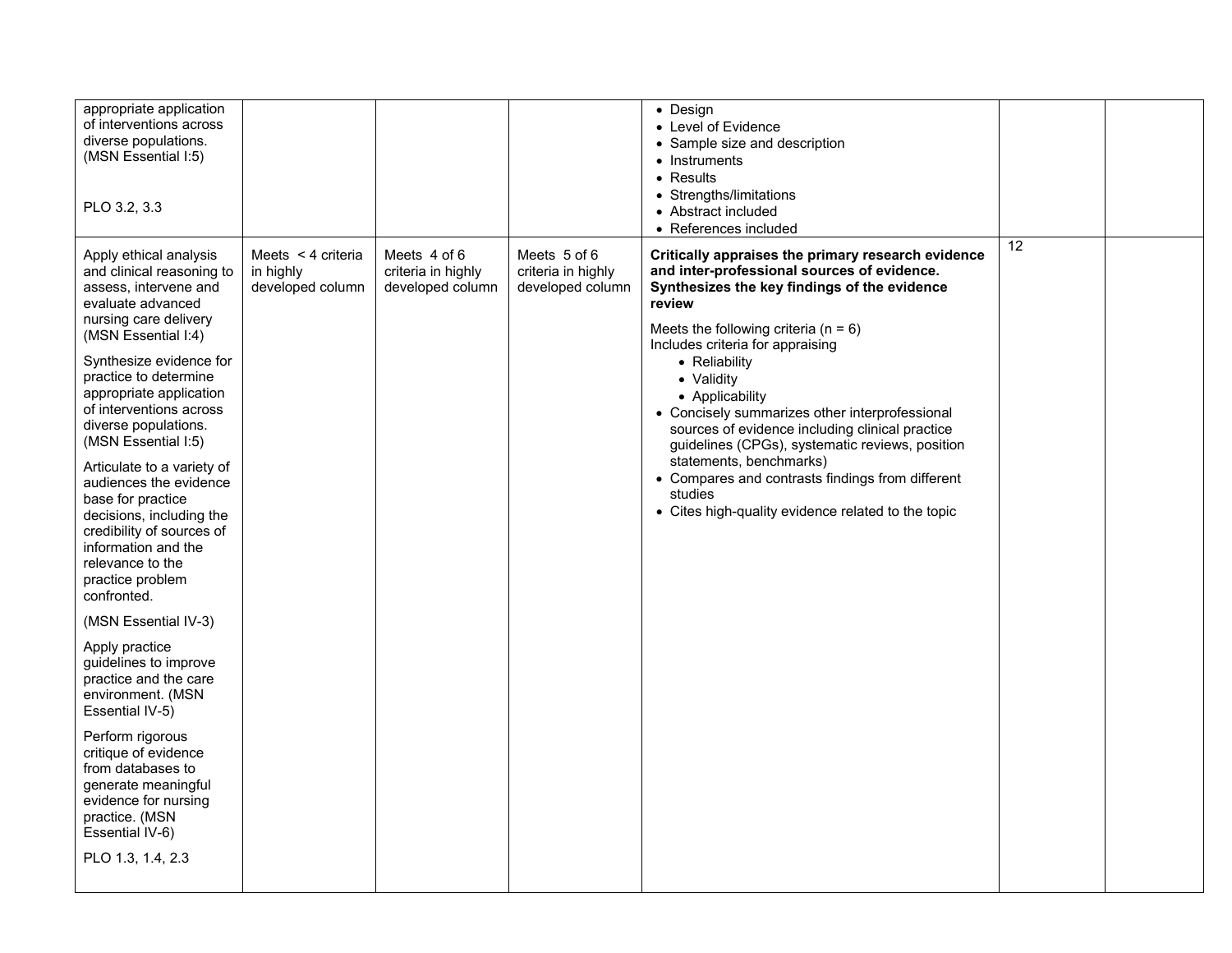| Analyze information<br>about quality initiatives<br>recognizing the<br>contributions of<br>individuals and inter-<br>professional healthcare<br>teams to improve health<br>outcomes across the<br>continuum of care<br>(MSN Essential III-1)<br>Analyze information and<br>design systems to<br>sustain improvements<br>and promote<br>transparency using high<br>reliability and just<br>culture principles<br>(MSN Essential III-3)<br>PLO 2.2, 2.3, 3.5, 5.3                                                                                       | Meets $\leq$ 4 criteria<br>in highly<br>developed column | Meets 4 of 6<br>criteria in highly<br>developed column | Meets 5 of 6<br>criteria in highly<br>developed column | Evaluate the pre-program change with<br>characteristics of the environment<br>Meets the following criteria ( $n = 6$ )<br>Appraises feasibility of the intervention as it pertains to<br>the environmental context including $(n = 8)$<br>• Physical factors<br>• Cultural considerations<br>• Clear/thorough discussion of organizational<br>stakeholders and impact each stakeholder has on<br>progression of clinical change<br>• SWOT analysis (strength, weakness, opportunity,<br>threat) of project is accurately and clearly<br>discussed, focus on strengths encourage "buy-in"<br>of reader and stakeholders<br>• Cost benefit assessment is convincing and adds to<br>"buy-in"<br>• Addresses the sustainability of the project over time | $\overline{12}$ |  |
|-------------------------------------------------------------------------------------------------------------------------------------------------------------------------------------------------------------------------------------------------------------------------------------------------------------------------------------------------------------------------------------------------------------------------------------------------------------------------------------------------------------------------------------------------------|----------------------------------------------------------|--------------------------------------------------------|--------------------------------------------------------|------------------------------------------------------------------------------------------------------------------------------------------------------------------------------------------------------------------------------------------------------------------------------------------------------------------------------------------------------------------------------------------------------------------------------------------------------------------------------------------------------------------------------------------------------------------------------------------------------------------------------------------------------------------------------------------------------------------------------------------------------|-----------------|--|
| Design and implement<br>systems change<br>strategies that improve<br>the care environment.<br>(MSN Essential II-6)<br>Direct quality<br>improvement methods<br>to promote culturally<br>responsive, safe, timely,<br>effective, efficient,<br>equitable and patient-<br>centered care.<br>(MSN Essential II-7)<br>Evaluate outcome data<br>using current<br>communication<br>technologies,<br>information systems,<br>and statistical principles<br>to develop strategies to<br>reduce risks and<br>improve health<br>outcomes (MSN<br>Essential V-2) | Meets < 6 criteria<br>in highly<br>developed column      | Meets 6 of 8<br>criteria in highly<br>developed column | Meets 7 of 8<br>criteria in highly<br>developed column | <b>Implementation strategies</b><br>Meets the following criteria ( $n = 8$ )<br>Outline steps for implementation plan of proposal in a<br>logical sequence, detailed and clearly stated<br>Realistic timeline<br><b>Outcomes/ Measures</b><br>Identify if IRB process or quality improvement<br>approval is required<br>Data management & analysis plan<br>Estimated project cost &/or savings potential<br><b>Evaluation process</b><br>Future recommendations<br>$\bullet$<br>Conclusion includes restatement of the problem,<br>$\bullet$<br>desired outcomes and succinct evaluation of the<br>evidence without redundancy or introduction of new<br>material                                                                                    | 10              |  |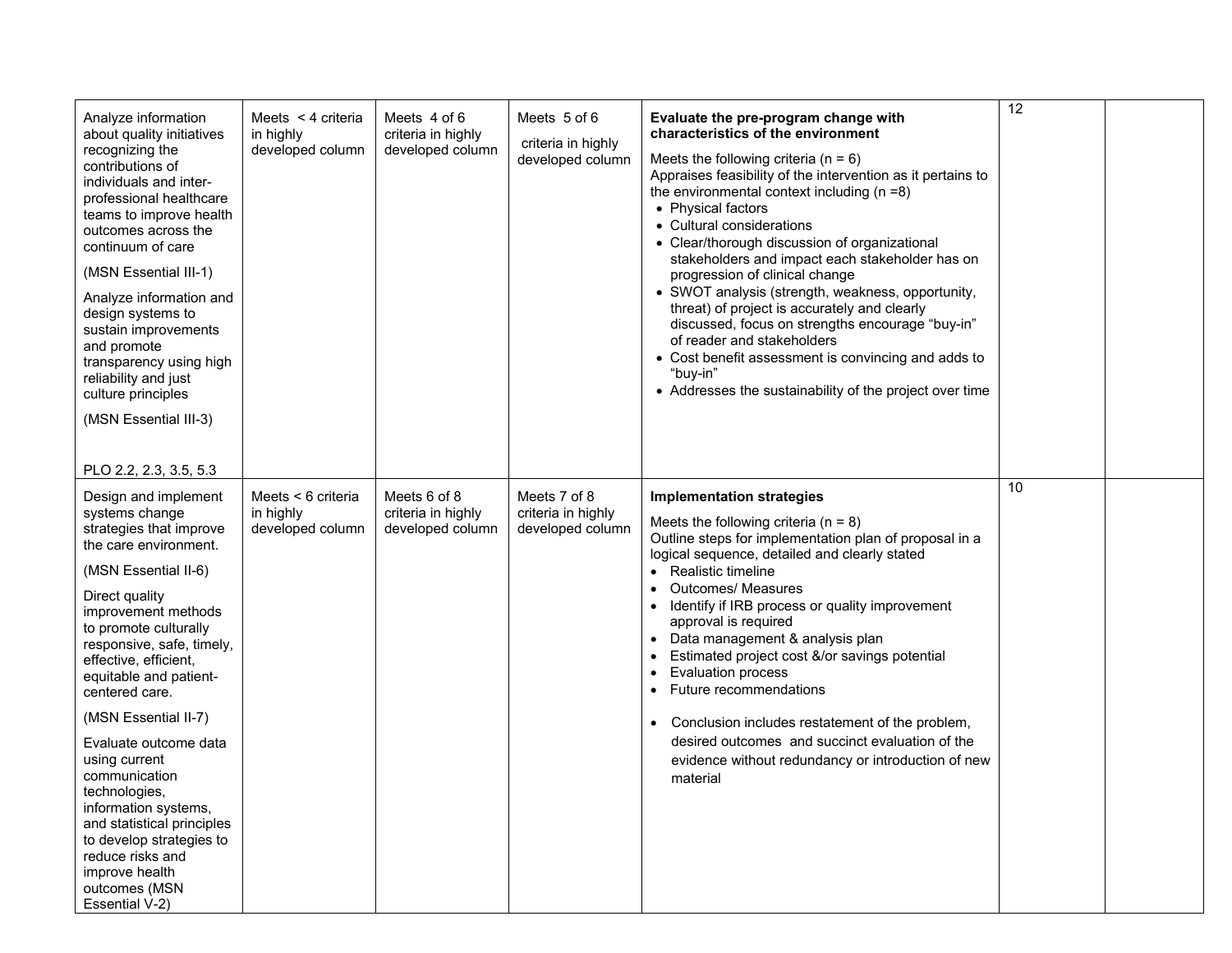| PLO 1.2, 3.3, 3.4, 4.1,<br>4.2, 5.2                                                                                                                                         |                                                        |                                                        |                                                        |                                                                                                                                                                                                                                                                                                                                                                                                                                                                                            |    |  |
|-----------------------------------------------------------------------------------------------------------------------------------------------------------------------------|--------------------------------------------------------|--------------------------------------------------------|--------------------------------------------------------|--------------------------------------------------------------------------------------------------------------------------------------------------------------------------------------------------------------------------------------------------------------------------------------------------------------------------------------------------------------------------------------------------------------------------------------------------------------------------------------------|----|--|
| Conduct a<br>comprehensive and<br>systematic assessment<br>as a foundation for<br>decision-making.<br>(MSN Essential IX-1)<br><b>PLO 3.2</b>                                | Meets 1 of 4<br>criteria in highly<br>developed column | Meets 2 of 4<br>criteria in highly<br>developed column | Meets 3 of 4<br>criteria in highly<br>developed column | Organization<br>Meets the following criteria (n = 4)<br>Organizational pattern meets the following criteria<br>Specific introduction<br>Conclusion<br>$\bullet$<br>Sequenced material within the body, and<br>transitions) are clearly and consistently observable<br>Skillful and made the content of the presentation<br>cohesive                                                                                                                                                        | 10 |  |
| Use effective<br>communication<br>strategies to develop,<br>participate, and lead<br>inter-professional teams<br>and partnerships<br><b>MSN Essential VII-4</b><br>PLO 3.2) |                                                        | Meets 1 of 3<br>criteria in highly<br>developed column | Meets 2 of 3<br>criteria in highly<br>developed column | Language<br>Meets the following criteria ( $n = 3$ )<br>Language choices meet all of the following criteria<br>Imaginative, memorable, and compelling<br>$\bullet$<br>Enhance the effectiveness of the presentation<br>Appropriate to the audience                                                                                                                                                                                                                                         | 10 |  |
| Use information and<br>communication<br>technologies, resources<br>and principles of<br>learning to teach<br>patients and others.<br>(MSN Essentials V-5)<br>(PLO 3.1,3.2)  | Meets 4 of 7<br>criteria in highly<br>developed column | Meets 5 of 7<br>criteria in highly<br>developed column | Meets 6 of 7<br>criteria in highly<br>developed column | <b>Presentation Delivery</b><br>Meets the following criteria ( $n=7$ )<br>Delivery techniques<br>• Posture,<br>• Gesture.<br>$\bullet$ Eye contact,<br>• Vocal expressiveness<br>Compelling presentation<br>Speaker appears polished / confident<br>$\bullet$                                                                                                                                                                                                                              | 10 |  |
| (PLO 3.1, 3.3)                                                                                                                                                              | Meets 5 of 8<br>criteria in highly<br>developed column | Meets 6 of 8<br>criteria in highly<br>developed column | Meets 7 of 8<br>criteria in highly<br>developed column | <b>Presentation mechanics</b><br>Meets the following criteria ( $n = 8$ )<br>• Slides were within the 8 slide guideline (not<br>including title and reference)<br>• Spelling accurate<br>Grammar accurate<br>$\bullet$<br>Slides concise, clear, readable<br>$\bullet$<br>Presentation 10 minutes/ 10 minutes for questions<br>$\bullet$<br><b>Professional dress</b><br>$\bullet$<br>Arrived on time & prepared<br>Presentation sent in on time (1 week prior to date<br>of presentation) | 12 |  |
| <b>Total Points</b>                                                                                                                                                         |                                                        |                                                        |                                                        |                                                                                                                                                                                                                                                                                                                                                                                                                                                                                            |    |  |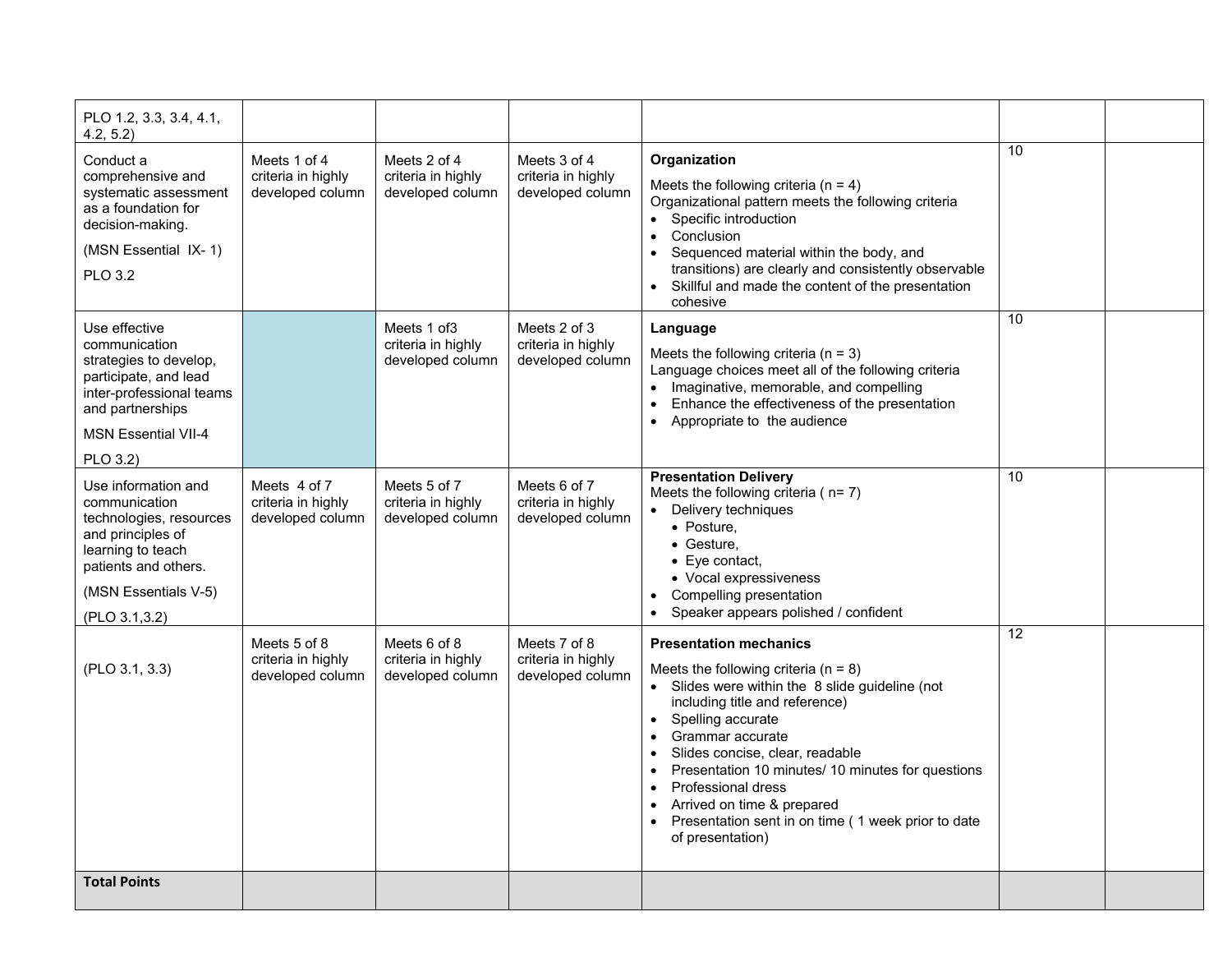### **Examiner's Comments:**

Strengths demonstrated in the Oral Comprehensive Exam:

Opportunities for growth demonstrated in the Oral Comprehensive Exam:

Examiner's Signature Date

Examiner's Signature Date

Examiner's Signature Date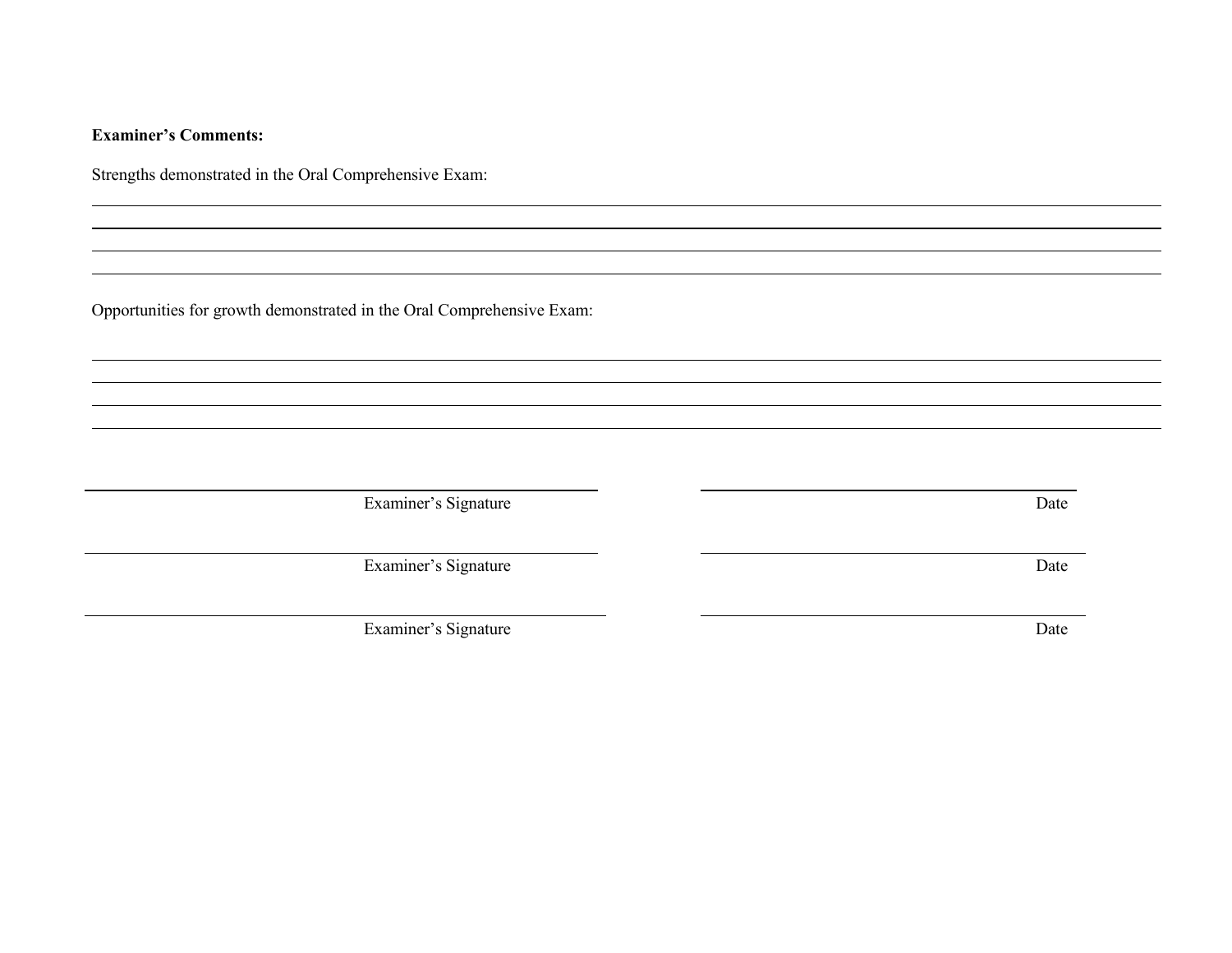## **Written Comprehensive Exam: Evidence Based Practice Project Rubric**

#### **All Sections Must Be Included in the Written Exam** Passing = 81%

Title

Student/Author of Paper Spring/Summer

| <b>Student</b><br>Learning<br><b>Outcomes</b>                                                                                    | <b>Initial</b><br>70%                               | <b>Emerging</b><br>75%                                 | <b>Developing</b><br>85%                                  | <b>Highly Developed</b><br>100%                                                                                                                                                                                                                                                                                                                                                          | <b>Points</b><br>Poss. | <b>Points</b><br>Awarded |
|----------------------------------------------------------------------------------------------------------------------------------|-----------------------------------------------------|--------------------------------------------------------|-----------------------------------------------------------|------------------------------------------------------------------------------------------------------------------------------------------------------------------------------------------------------------------------------------------------------------------------------------------------------------------------------------------------------------------------------------------|------------------------|--------------------------|
| <b>Abstract</b>                                                                                                                  |                                                     |                                                        |                                                           |                                                                                                                                                                                                                                                                                                                                                                                          |                        |                          |
| I. Develop a<br>concise<br>abstract of the<br>significant<br>aspects of the<br><b>EBP</b> project<br>(MSN 1,4;<br><b>PLO3.2)</b> | Meets < 2 criteria in<br>highly developed<br>column | Meets 2 of 4 criteria<br>in highly developed<br>column | Meets 3 of 4<br>criteria in highly<br>developed<br>column | Meets the following criteria ( $n = 4$ )<br>• Succinct summary of the background, purpose & project<br>intervention<br>• Succinct summary of impact of the findings to patient,<br>nurse/nurses, and/or system/organization.<br>• Evidence aligned with practice problem<br>• Limits to 250 words (single paragraph without paragraph<br>indentation, no abbreviation/citations)         | 10                     |                          |
|                                                                                                                                  |                                                     |                                                        | <b>Introduction</b>                                       |                                                                                                                                                                                                                                                                                                                                                                                          |                        |                          |
| II. Examine<br>significant<br>problem in an<br>area of nursing<br>specialization<br>(MSN 7&8;<br>PLO1.2)                         | Meets < 4 criteria in<br>highly developed<br>column | Meets 4 of 6 criteria<br>in highly developed<br>column | Meets 5 of 6<br>criteria in highly<br>developed<br>column | Meets the following criteria ( $n = 6$ )<br>• Problem statement is clear, focused and logically related to<br>background<br>• Includes supportive relevant statistical data of the problem<br>• Examines impact of the identified problem in relation to the:<br>• Patients<br>• Nursing/Nurses<br>• Organization/System<br>• Compares and contrasts current practice with best practice | 10                     |                          |
| <b>Literature Review</b>                                                                                                         |                                                     |                                                        |                                                           |                                                                                                                                                                                                                                                                                                                                                                                          |                        |                          |
| III. Develop PICO<br>question and<br>describes<br>appropriate<br>search strategies<br>and theoretical                            | Meets < 2 criteria<br>in highly developed<br>column | Meets 2 of 4 criteria<br>in highly developed<br>column | Meets 3 of 4<br>criteria in highly<br>developed<br>column | Meets the following criteria ( $n = 4$ )<br>• Clearly stated PICO question using PICO format (i.e.<br>Population, Intervention, Comparison, Outcome)<br>• Describes evidence search strategies using various databases<br>• Describes detailed evidence search strategies with limiting<br>parameters and keywords used                                                                  | 12                     |                          |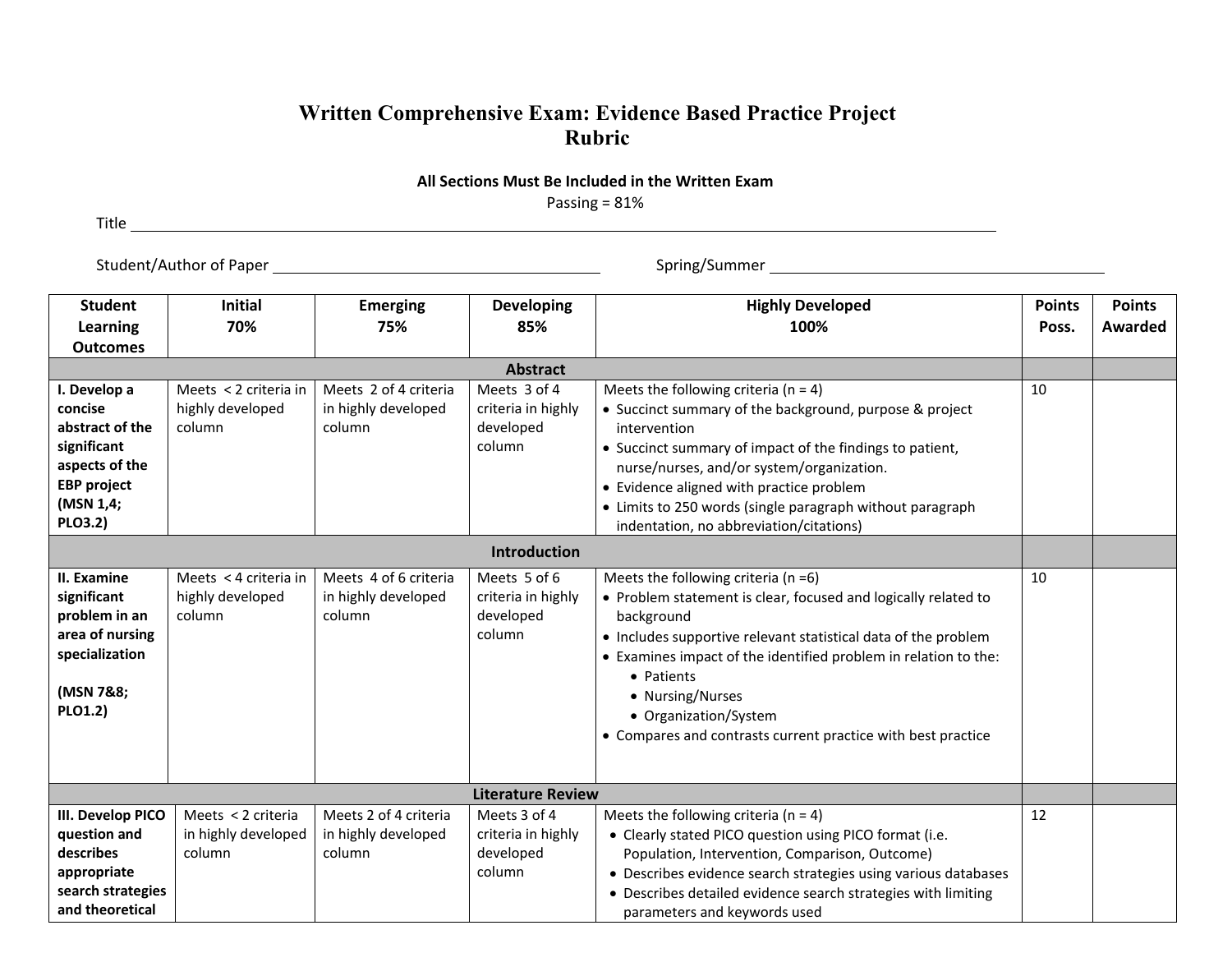| framework<br>(MSN 5;                                                                                                                                                                 |                                                     |                                                        |                                                           | • Sufficient amount of evidence identified (10 articles within<br>previous 5 years)                                                                                                                                                                                                                                                                                                                                                                                                                                                                                                                                                                                                      |    |  |
|--------------------------------------------------------------------------------------------------------------------------------------------------------------------------------------|-----------------------------------------------------|--------------------------------------------------------|-----------------------------------------------------------|------------------------------------------------------------------------------------------------------------------------------------------------------------------------------------------------------------------------------------------------------------------------------------------------------------------------------------------------------------------------------------------------------------------------------------------------------------------------------------------------------------------------------------------------------------------------------------------------------------------------------------------------------------------------------------------|----|--|
| PLO 1.1,1.2)<br><b>IV. Critically</b><br>appraises the<br>primary<br>research<br>evidence and<br>inter-<br>professional<br>sources of<br>evidence<br>(MSN 1,4,5;<br>PLO 1.3,1.4,2.3) | Meets <5 criteria<br>in highly developed<br>column  | Meets 5 of 7 criteria<br>in highly developed<br>column | Meets 6 of 7<br>criteria in highly<br>developed column    | Meets the following criteria ( $n = 7$ )<br>• Chooses research evidence in the last 5 years<br>• Critically appraises primary research evidence including the<br>following key elements: Sample, design, instruments, results,<br>interpretations of findings, and strengths/limitations for<br>validity, reliability, and applicability<br>• Concisely summarizes other inter-professional sources of<br>evidence including clinical practice guidelines, as applicable<br>(CPGs, position statements, benchmarks)<br>• Compares and contrasts findings from different studies<br>• Logical organization of the contents by theme<br>• Cites high-quality evidence related to the topic | 14 |  |
| V. Develop a<br>logical<br>discussion of the<br>findings as they<br>pertain to the<br>project<br>(MSN 8,9;<br><b>PLO 3.2)</b>                                                        | Meets < 4 criteria<br>in highly developed<br>column | Meets 4 of 6 criteria<br>in highly developed<br>column | Meets 5 of 6<br>criteria in highly<br>developed<br>column | • Linked connection with Evidence Evaluation Table<br>Meets the following criteria ( $n = 6$ )<br>Logically and systematically discusses the significance of the<br>evidence review findings in relation to<br>• Patient<br>• Nurse/nurses<br>• System/organization<br>• Existing research without restating the evidence evaluation<br>• Limitations of the evidence evaluation<br>• Recommendations for future studies                                                                                                                                                                                                                                                                 | 12 |  |
|                                                                                                                                                                                      |                                                     |                                                        | Proposal                                                  |                                                                                                                                                                                                                                                                                                                                                                                                                                                                                                                                                                                                                                                                                          |    |  |
| VI. Evaluate the<br>pre-program<br>change with<br>characteristics<br>of the<br>environment<br>(MSN 3,7;<br>PLO 2.2, 2.3, 3.5,<br>5.3)                                                | Meets < 4 criteria<br>in highly developed<br>column | Meets 4 of 6 criteria<br>in highly developed<br>column | Meets 5 of 6<br>criteria in highly<br>developed column    | Meets the following criteria ( $n = 6$ )<br>Appraises feasibility of the intervention as it pertains to the<br>environmental context including<br>• EBP model in relation to project<br>• EBP cultural considerations<br>• Clear/thorough discussion of organizational stakeholders and<br>impact each stakeholder has on progression of clinical change<br>• SWOT analysis (strength, weakness, opportunity, threat) of<br>project is accurately and clearly discussed, focus on strengths<br>encourage "buy-in" of reader and stakeholders<br>• Cost benefit assessment is convincing and adds to "buy-in"<br>• Project implementation setting/considerations                          | 14 |  |
| <b>VII. Discuss</b><br>proposal for<br>change of                                                                                                                                     | Meets < 5 criteria<br>in highly developed<br>column | Meets 5 of 7 criteria<br>in highly developed<br>column | Meets 6 of 7<br>criteria in highly                        | Meets the following criteria ( $n = 7$ )<br>Outline steps for implementation plan of proposal in a logical<br>developed column sequence, detailed and clearly stated                                                                                                                                                                                                                                                                                                                                                                                                                                                                                                                     | 12 |  |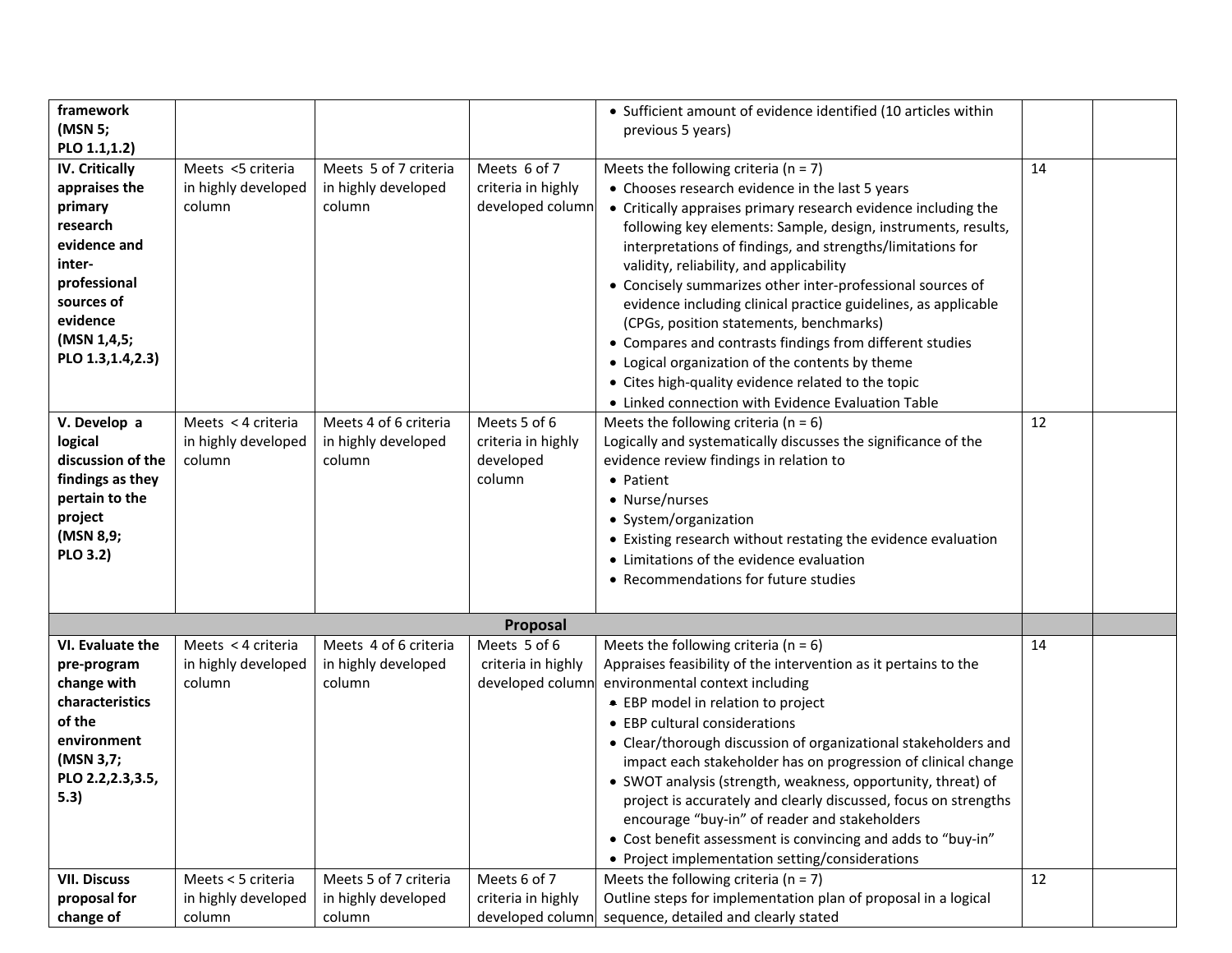|                                     |                       |                       |                                        | • Realistic timeline                                                   |    |  |
|-------------------------------------|-----------------------|-----------------------|----------------------------------------|------------------------------------------------------------------------|----|--|
| practice inclusive<br>of evaluation |                       |                       |                                        |                                                                        |    |  |
|                                     |                       |                       |                                        | Instruments<br>$\bullet$                                               |    |  |
| (MSN 2,4,7;                         |                       |                       |                                        | IRB process/process improvement<br>$\bullet$                           |    |  |
| PLO 4.1,4.2,5.2)                    |                       |                       |                                        | Data collection procedures<br>٠                                        |    |  |
|                                     |                       |                       |                                        | Evaluation process<br>٠                                                |    |  |
|                                     |                       |                       |                                        | <b>Future recommendations</b>                                          |    |  |
|                                     |                       |                       |                                        | Concluding paragraph includes restatement of the problem,<br>$\bullet$ |    |  |
|                                     |                       |                       |                                        | desired outcomes and succinct evaluation of the evidence               |    |  |
|                                     |                       |                       |                                        | findings without redundancy or introduction of new material            |    |  |
| <b>VIII. Creates</b>                | Meets < 6 criteria    | Meets 6 of 8 criteria | Meets 7 of 8                           | Meets the following criteria ( $n = 8$ )                               | 12 |  |
| <b>Evidence</b>                     | in highly developed   | in highly developed   | criteria in highly                     | Evidence Evaluation Table (as an appendix) includes succinct           |    |  |
| <b>Evaluation Table</b>             | column                | column                | developed                              | summary key features from published evidence including                 |    |  |
| (See Appendix E)                    |                       |                       | column                                 | • Authors/year                                                         |    |  |
| (MSN 1,4;                           |                       |                       |                                        | Design, methods & level of evidence<br>$\bullet$                       |    |  |
| PLO 3.2,3.3)                        |                       |                       |                                        | Sample & setting<br>٠                                                  |    |  |
|                                     |                       |                       |                                        | Major variables<br>٠                                                   |    |  |
|                                     |                       |                       |                                        | Measurement                                                            |    |  |
|                                     |                       |                       |                                        |                                                                        |    |  |
|                                     |                       |                       |                                        | Data analysis<br>٠                                                     |    |  |
|                                     |                       |                       |                                        | Results/findings                                                       |    |  |
|                                     |                       |                       |                                        | • Validity, reliability & applicability                                |    |  |
|                                     |                       |                       |                                        |                                                                        |    |  |
|                                     |                       |                       |                                        |                                                                        |    |  |
|                                     |                       |                       | <b>Professional, Scholarly Writing</b> |                                                                        |    |  |
| IX. Construct a                     | Meets < 5 criteria in | Meets 5 of 7 criteria | Meets 6 of 7                           | Meets the following criteria ( $n = 7$ )                               | 10 |  |
| scholarly                           | highly developed      | in highly developed   | criteria in highly                     | • Does not exceed 12 pages in length (exclusive of title               |    |  |
| change process                      | column                | column                | developed                              | page, abstract, reference pages and appendices)                        |    |  |
| paper                               |                       |                       | column                                 | • Organized with proper headings such as Introduction,                 |    |  |
|                                     |                       |                       |                                        | Methods, Results, Discussion, References, and                          |    |  |
| (MSN 9;                             |                       |                       |                                        | Appendices with necessary subheadings/transitions so                   |    |  |
| <b>PLO 3.2)</b>                     |                       |                       |                                        | that the entire project flows smoothly and cogently                    |    |  |
|                                     |                       |                       |                                        | • Contains < 5 grammar, spelling and/or punctuation errors             |    |  |
|                                     |                       |                       |                                        | for the entire paper, including attachments                            |    |  |
|                                     |                       |                       |                                        | • Sentences written without fragments or run-ons                       |    |  |
|                                     |                       |                       |                                        | • Paragraphs are neither short or long                                 |    |  |
|                                     |                       |                       |                                        | • At least 10 professional, primary, peer-reviewed research            |    |  |
|                                     |                       |                       |                                        | articles cited.                                                        |    |  |
|                                     |                       |                       |                                        | • At least 10 references are current (< 5 years)                       |    |  |
| X. Apply APA                        | Meets < 10 criteria   | Meets 10-11 of 14     | Meets 12-14 of                         | Meets the following criteria ( $n = 14$ )                              | 10 |  |
| format                              | in highly developed   | criteria in highly    | 14 criteria in                         | Written Comprehensive Examination was typed/formatted                  |    |  |
| according to                        | column                | developed column      | highly developed                       | according to APA 6th edition                                           |    |  |
| the 6th edition                     |                       |                       | column                                 | • Cover Sheet                                                          |    |  |
| of the APA                          |                       |                       |                                        | • Title page                                                           |    |  |